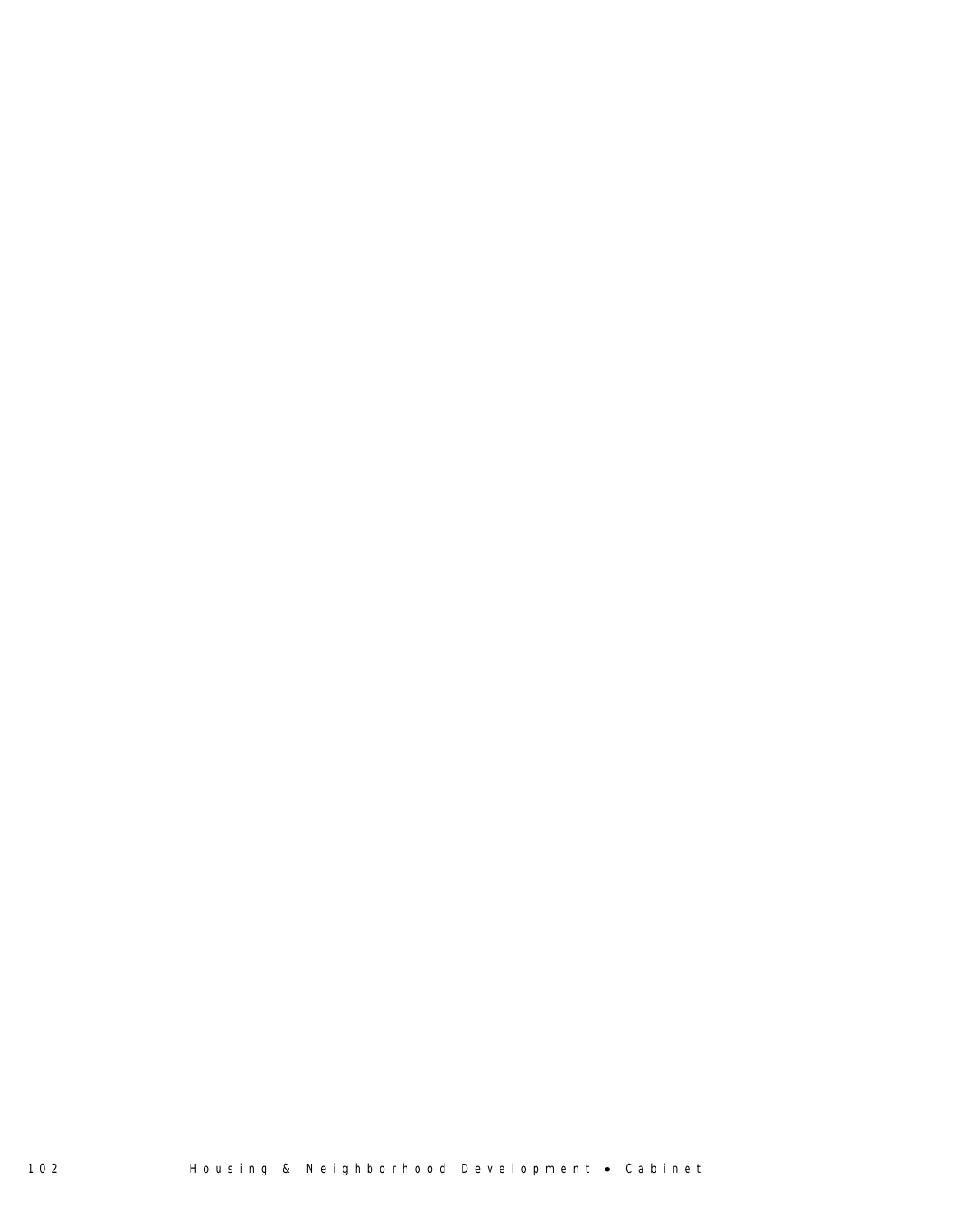# Housing & Neighborhood Development

### *Sheila Dillon, Chief of Housing & Neighborhood Development*

## *Cabinet Mission*

The Cabinet is committed to making Boston the most livable city in the nation by working with its many communities to build strong neighborhoods through the strategic investment of public resources.

| <b>Operating Budget</b>            | Program Name                                | <b>Total Actual '14</b> | <b>Total Actual '15</b> | Total Approp '16       | <b>Total Budget '17</b> |
|------------------------------------|---------------------------------------------|-------------------------|-------------------------|------------------------|-------------------------|
|                                    | Leading the Way<br>Neighborhood Development | 5,500,000<br>4,078,249  | 5,500,000<br>4,968,262  | $\Omega$<br>11,760,267 | 0<br>12,963,182         |
|                                    | Total                                       | 9,578,249               | 10,468,262              | 11,760,267             | 12,963,182              |
| <b>Capital Budget Expenditures</b> |                                             | Actual '14              | Actual '15              | <b>Estimated '16</b>   | Projected '17           |
|                                    | Neighborhood Development                    | 1,394,053               | 854,701                 | 1.083.000              | 1,855,038               |
|                                    | <b>Total</b>                                | 1,394,053               | 854,701                 | 1,083,000              | 1,855,038               |
| <b>External Funds Expenditures</b> |                                             | Total Actual '14        | <b>Total Actual '15</b> | Total Approp '16       | <b>Total Budget '17</b> |
|                                    | Neighborhood Development                    | 69.971.904              | 56,693,592              | 75.670.788             | 68,135,639              |
|                                    | <b>Total</b>                                | 69,971,904              | 56,693,592              | 75,670,788             | 68,135,639              |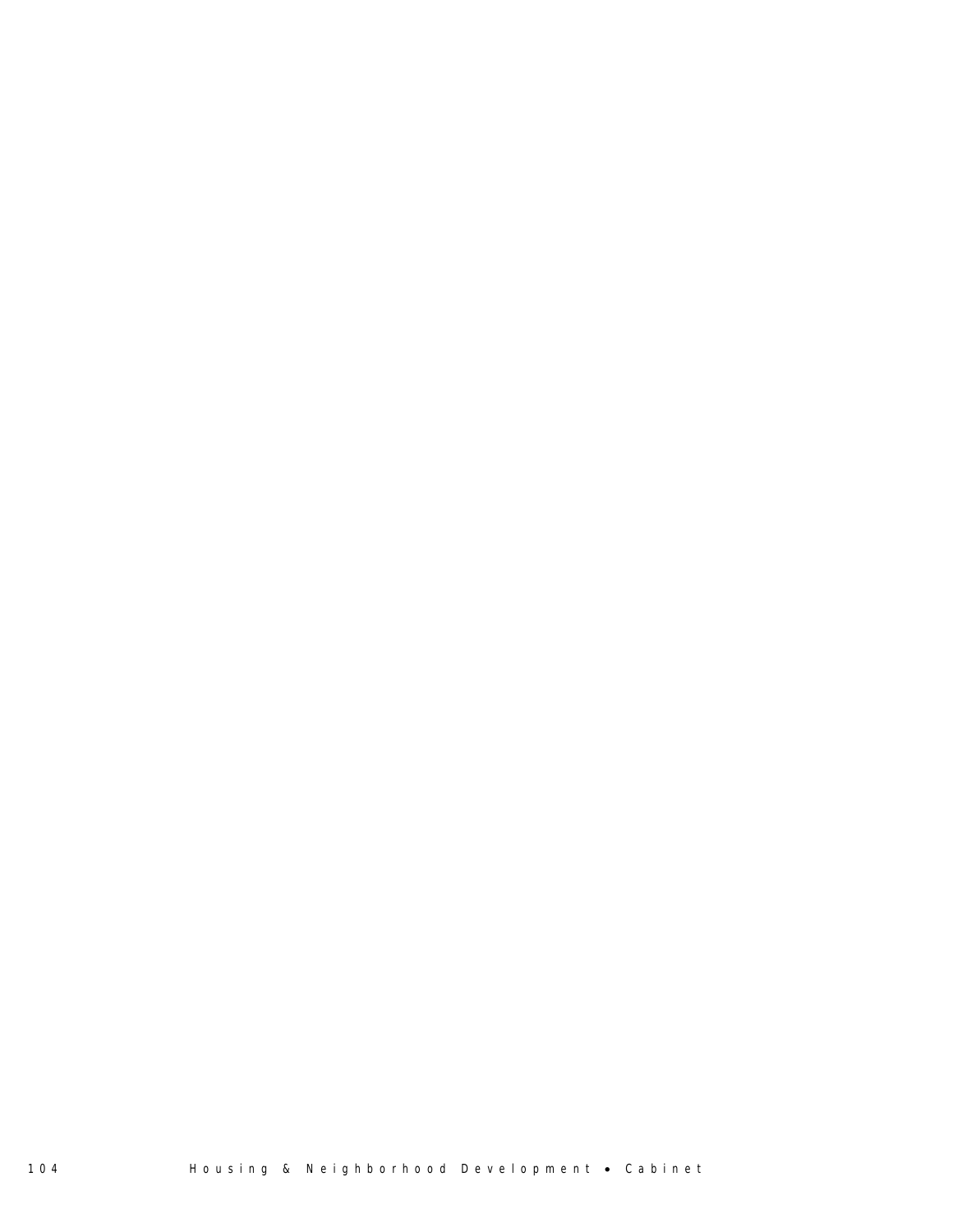# Neighborhood Development Operating Budget

### *Sheila Dillon, Chief of Housing & Neighborhood Development, Appropriation 188*

## *Department Mission*

The Cabinet is committed to making Boston the most livable city in the nation by working with its many communities to build strong neighborhoods through the strategic investment of public resources. In 2014, Mayor Walsh announced his Boston 2030 plan which outlines a new comprehensive approach to accommodating Boston's complex housing needs over the next 15 years. Funding committed for the new plan has been renamed the "Housing 2030 Fund" which is included in the Neighborhood Development Operating Budget in "Program 3. Housing Development and Services.".

### *Selected Performance Strategies*

*Real Estate Management & Sales* 

- To dispose of tax-foreclosed and surplus property.
- To ensure city-owned real estate meets community objectives.
- To manage tax-foreclosed and surplus property.

### *Housing Development & Services*

- To assist existing homeowners in retaining their homes.
- To assist tenants & landlords to preserve their tenancies.
- To create and preserve affordable housing through direct funding.
- To ensure growth & affordability in Boston's housing market.
- To foster homeownership in Boston neighborhoods.
- To help homeowners improve their homes and communities.
- To provide assistance towards ending homelessness in Boston.

| <b>Operating Budget</b>      | Program Name                                                                                                                                                                                                                                                                                                                                                                                        | <b>Total Actual '14</b>                                                                                                                 | <b>Total Actual '15</b>                                                                                                                       | Total Approp '16                                                                                                              | <b>Total Budget '17</b>                                                                                                                   |
|------------------------------|-----------------------------------------------------------------------------------------------------------------------------------------------------------------------------------------------------------------------------------------------------------------------------------------------------------------------------------------------------------------------------------------------------|-----------------------------------------------------------------------------------------------------------------------------------------|-----------------------------------------------------------------------------------------------------------------------------------------------|-------------------------------------------------------------------------------------------------------------------------------|-------------------------------------------------------------------------------------------------------------------------------------------|
|                              | Administration<br>Real Estate Management & Sales<br>Housing Development & Services<br><b>Business Services</b>                                                                                                                                                                                                                                                                                      | 1,501,354<br>1,601,574<br>872,769<br>102,552                                                                                            | 1,913,600<br>1,775,390<br>716,906<br>562,366                                                                                                  | 1,692,246<br>1,661,366<br>7,866,148<br>540,507                                                                                | 1,620,680<br>1,554,227<br>9,788,275<br>$\theta$                                                                                           |
|                              | <b>Total</b>                                                                                                                                                                                                                                                                                                                                                                                        | 4,078,249                                                                                                                               | 4,968,262                                                                                                                                     | 11,760,267                                                                                                                    | 12,963,182                                                                                                                                |
| <b>External Funds Budget</b> | <b>Fund Name</b>                                                                                                                                                                                                                                                                                                                                                                                    | <b>Total Actual '14</b>                                                                                                                 | <b>Total Actual '15</b>                                                                                                                       | Total Approp '16                                                                                                              | <b>Total Budget '17</b>                                                                                                                   |
|                              | <b>Abandoned Property Rehab Grant</b><br><b>ARRA</b> - Neighborhood Stabilization<br>Program<br><b>BRA/HODAG Program Income</b><br>Brownfields Economic Development<br>Initiative<br><b>CDBG</b><br>Choice Neighborhood Implementation<br>Grant<br><b>Community Challenge Planning Grant</b><br>Continuum of Care<br><b>Emergency Solutions Grant</b><br>EPA/Brownfields<br><b>HOME</b><br>HomeCorp | 36,276<br>182,808<br>0<br>126,736<br>18,559,774<br>10,378,811<br>353,587<br>21,390,277<br>1,356,257<br>410,709<br>10,579,215<br>332,661 | 1,679<br>97,101<br>2,866,357<br>157,849<br>17,159,535<br>1,589,852<br>1,041,635<br>20,830,905<br>1,194,278<br>194,930<br>3,349,572<br>320,330 | 0<br>340,400<br>1,430,643<br>50,334<br>24,166,858<br>2,236,032<br>0<br>24, 163, 155<br>1,460,989<br>229,000<br>4,374,018<br>0 | $\Omega$<br>$\Omega$<br>0<br>50,334<br>23,098,210<br>1,103,999<br>$\Omega$<br>22,556,427<br>1,451,394<br>133,333<br>4,562,373<br>$\theta$ |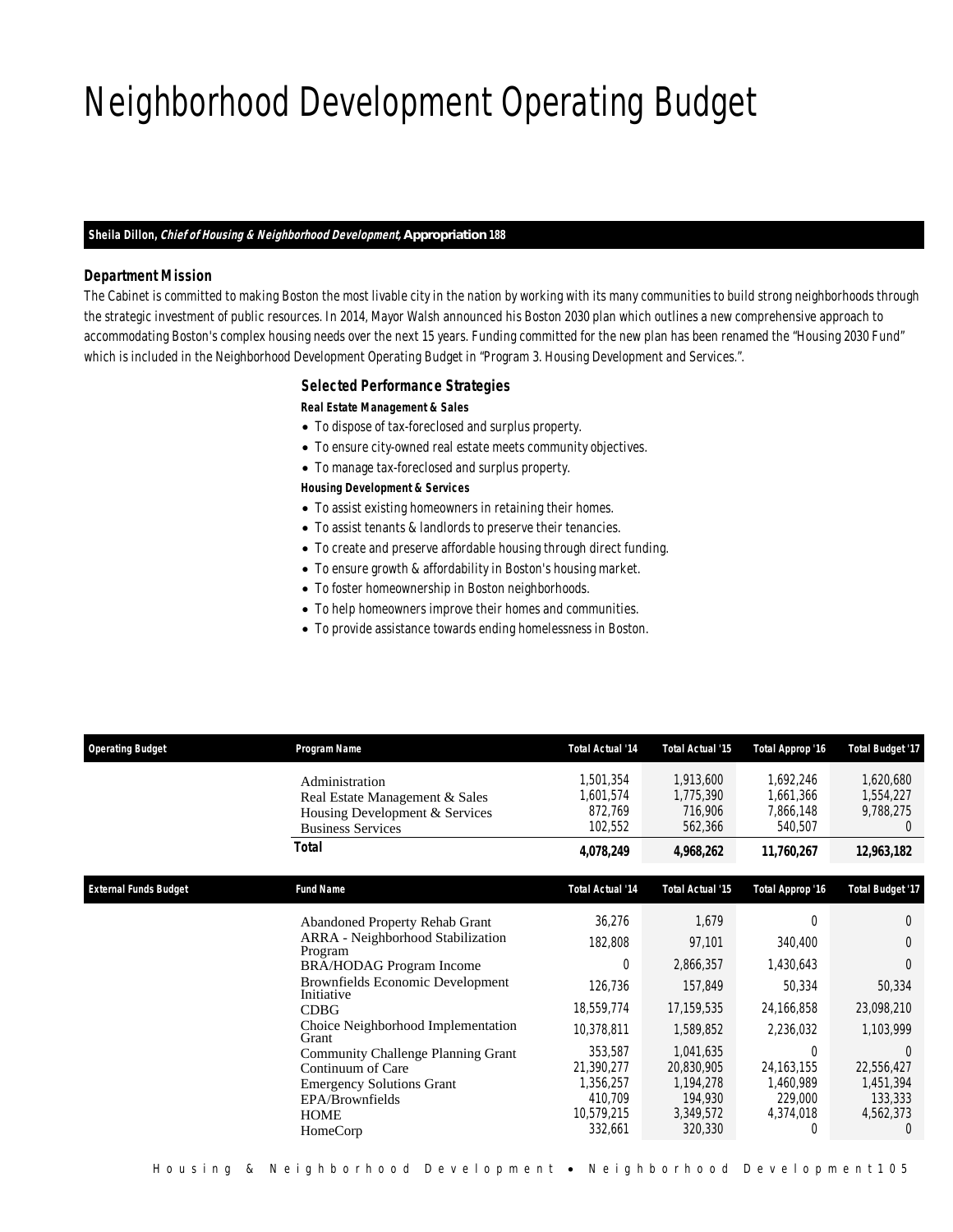| Total                                                | 69,971,904 | 56,693,592 | 75,670,788 | 68,135,639 |
|------------------------------------------------------|------------|------------|------------|------------|
| Urban Agenda Grant                                   | 0          | 0          | 0          | 300,000    |
| Triple Decker Initiative                             | 596,432    | 166,573    | 0          |            |
| Section 108 (Unrestricted)                           | 405,615    | 559,472    | 387,500    | 67,025     |
| Section 108 (Boston Invests in Growth II)            | 245.254    | U          | U          |            |
| Regional Network Innovations to End<br>Homelessness  | 56         | $\Omega$   | 0          | 0          |
| <b>Regional Foreclosure Education Grant</b><br>(COM) | 11.642     | 33.451     | 104.900    | 92,500     |
| <b>OBD EDI EMP/Non EMP</b>                           | 0          | 280,000    | 0          |            |
| Neighborhood Stabilization Program<br>(State)        | 455,241    | 297,785    | 0          | 0          |
| Neighborhood Stabilization Program<br>(Federal)      | 20,007     | 0          | 0          | 0          |
| Neighborhood Development Fund                        | 141.056    | 670.920    | 0          |            |
| <b>MassWorks</b>                                     | 1,500,000  |            |            |            |
| Lead Paint Abatement                                 | 933,732    | 1.250.983  | 1,244,666  | 1,374,880  |
| <b>Inclusionary Development Fund</b>                 | 0          | 2,838,679  | 12,767,078 | 10,646,636 |
| <b>HOPWA</b>                                         | 1,955,758  | 1.791.706  | 2.715.215  | 2,698,528  |

| <b>Operating Budget</b> |                                     | Actual '14            | Actual '15             | Approp '16             | Budget '17             |
|-------------------------|-------------------------------------|-----------------------|------------------------|------------------------|------------------------|
|                         | Personnel Services<br>Non Personnel | 2,891,282<br>.186.967 | 2,872,153<br>2,096,109 | 2.989.821<br>8.770.446 | 3.101.834<br>9,861,348 |
|                         | Total                               | 4,078,249             | 4,968,262              | 11.760.267             | 12,963,182             |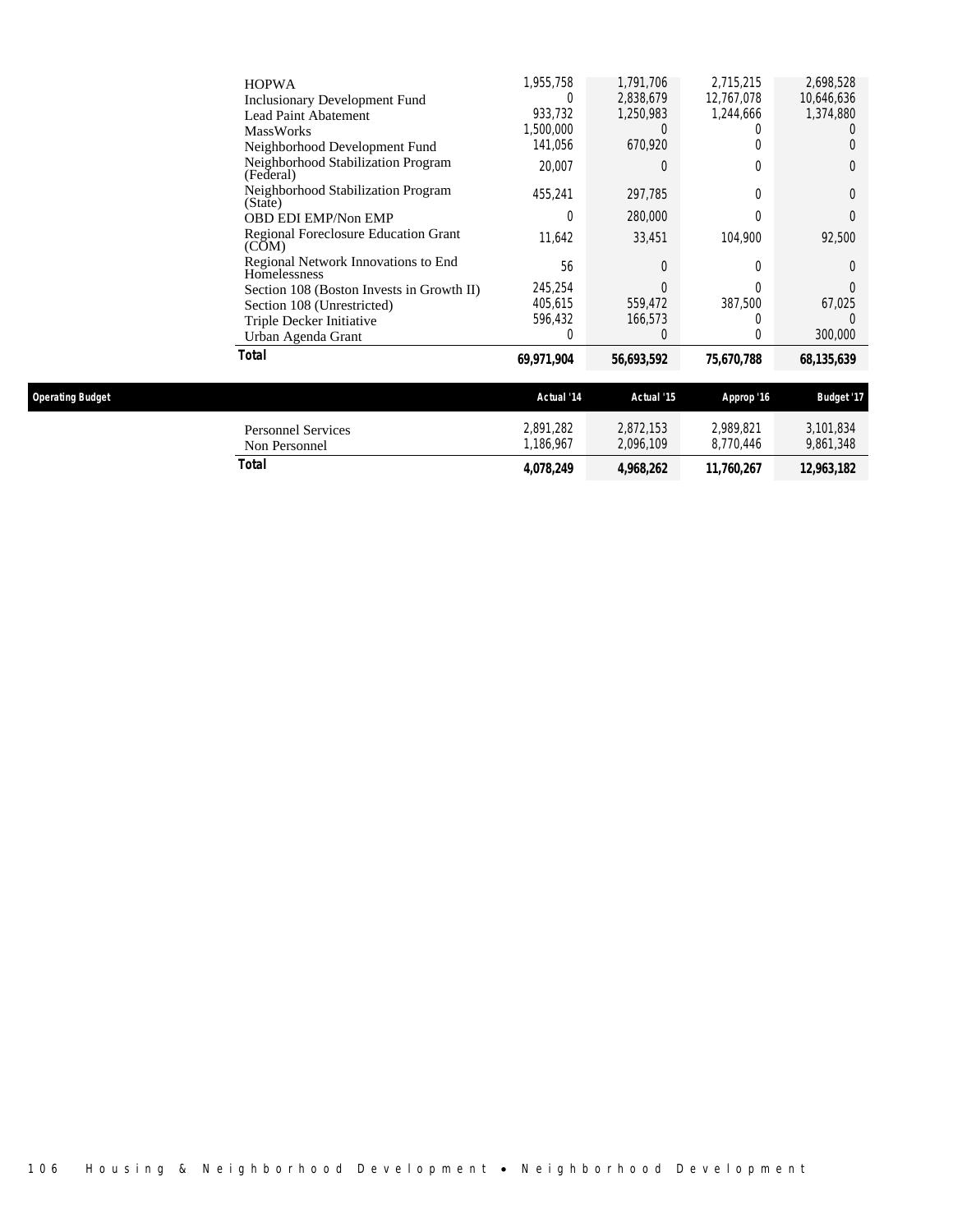# Neighborhood Development Operating Budget



## *Authorizing Statutes*

- Enabling Legislation, 1961 Mass. Acts ch. 642, §§ 1-3.
- Sale of Certain Surplus Property, 1982 Mass. Acts ch. 190, § 24; 1986 Mass. Acts ch. 701, § 4.
- Design Services, M.G.L.A. c. 7, § 38A 1/2.
- Public Works Construction, M.G.L.A. c. 30, § 39M.
- Building Construction, M.G.L.A. c. 149, §§ 44A-44J.
- Municipal Participation in Condominiums, M.G.L.A. c. 183A, § 20.
- Boston Urban Homestead Program, CBC Ord. §§ 8-2.1-8-2.8.
- Code Enforcement, M.G.L.A. c.40, § 21d; M.G.L.A. c. 270, § 16.
- Transfers of Property to Boston Redevelopment Authority, CBC St. 11 §§ 251, 255.
- Committee on Foreclosed Real Estate; Powers, CBC Ord. §§ 11-7.1-11-7.2; CBC St. 11 §§ 251, 255.
- 1994 Mass. Acts ch. 282; CBC Ord. § 10-2.1.

## *Description of Services*

The Department provides services and assistance through a wide variety of programs that are designed to improve the current housing stock of existing homeowners, promote homeownership, develop and preserve affordable housing, and dispose of City-owned tax foreclosed and surplus property in a responsible manner.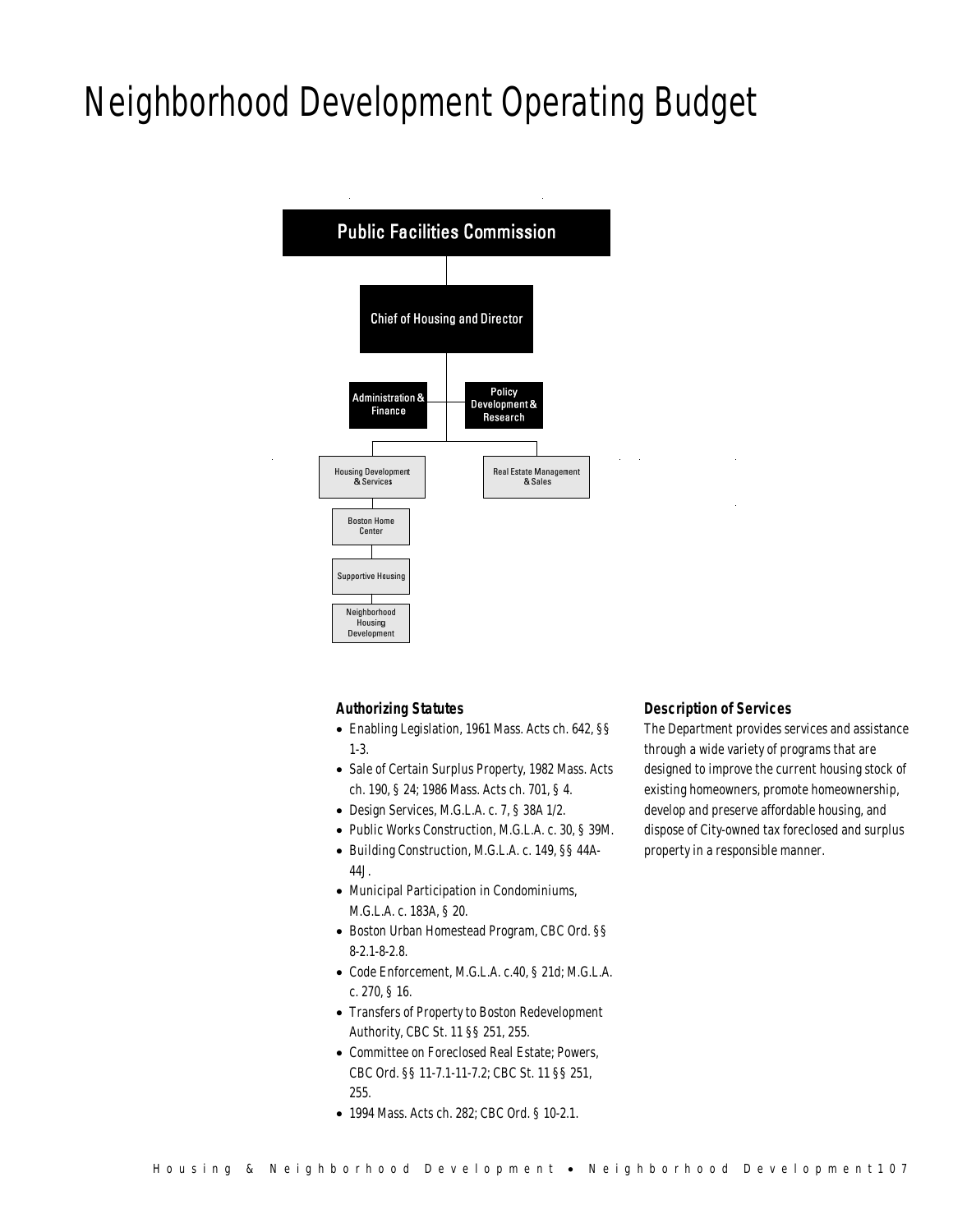# Department History

| <b>Personnel Services</b>       |                                                                                                                                                                                                                                                                                                      | FY14 Expenditure                                                                          | FY15 Expenditure                                                                                                     | FY16 Appropriation                                                                                   | FY17 Adopted                                                                             | Inc/Dec 16 vs 17                                                                                                         |
|---------------------------------|------------------------------------------------------------------------------------------------------------------------------------------------------------------------------------------------------------------------------------------------------------------------------------------------------|-------------------------------------------------------------------------------------------|----------------------------------------------------------------------------------------------------------------------|------------------------------------------------------------------------------------------------------|------------------------------------------------------------------------------------------|--------------------------------------------------------------------------------------------------------------------------|
|                                 | 51000 Permanent Employees<br>51100 Emergency Employees<br>51200 Overtime<br>51600 Unemployment Compensation<br>51700 Workers' Compensation<br><b>Total Personnel Services</b>                                                                                                                        | 2,876,101<br>0<br>$\overline{0}$<br>14,641<br>540<br>2,891,282                            | 2,832,394<br>0<br>$\mathbf 0$<br>24,518<br>15,241<br>2,872,153                                                       | 2,976,322<br>0<br>$\overline{0}$<br>11,000<br>2,499<br>2,989,821                                     | 3,088,335<br>0<br>0<br>11,000<br>2,499<br>3,101,834                                      | 112,013<br>$\theta$<br>$\overline{0}$<br>$\mathbf 0$<br>$\Omega$<br>112,013                                              |
| <b>Contractual Services</b>     |                                                                                                                                                                                                                                                                                                      | FY14 Expenditure                                                                          | FY15 Expenditure                                                                                                     | FY16 Appropriation                                                                                   | FY17 Adopted                                                                             | Inc/Dec 16 vs 17                                                                                                         |
|                                 | 52100 Communications<br>52200 Utilities<br>52400 Snow Removal<br>52500 Garbage/Waste Removal<br>52600 Repairs Buildings & Structures<br>52700 Repairs & Service of Equipment<br>52800 Transportation of Persons<br>52900 Contracted Services<br><b>Total Contractual Services</b>                    | 57,322<br>48,765<br>37,717<br>9,150<br>212,211<br>34,240<br>6,815<br>678,795<br>1,085,015 | 48,873<br>46,100<br>18,455<br>10,396<br>192,387<br>24,326<br>8,415<br>989,274<br>1,338,226                           | 49,736<br>111,251<br>41,490<br>10,050<br>106,202<br>24,945<br>7,561<br>987,151<br>1,338,386          | 49,736<br>83,681<br>41,490<br>8,644<br>91,202<br>13,445<br>4,136<br>839,400<br>1,131,734 | $\overline{0}$<br>$-27,570$<br>$\theta$<br>$-1,406$<br>$-15,000$<br>$-11,500$<br>$-3,425$<br>$-147,751$<br>$-206,652$    |
| <b>Supplies &amp; Materials</b> |                                                                                                                                                                                                                                                                                                      | FY14 Expenditure                                                                          | FY15 Expenditure                                                                                                     | FY16 Appropriation                                                                                   | FY17 Adopted                                                                             | Inc/Dec 16 vs 17                                                                                                         |
|                                 | 53000 Auto Energy Supplies<br>53200 Food Supplies<br>53400 Custodial Supplies<br>53500 Med, Dental, & Hosp Supply<br>53600 Office Supplies and Materials<br>53700 Clothing Allowance<br>53800 Educational Supplies & Mat<br>53900 Misc Supplies & Materials<br><b>Total Supplies &amp; Materials</b> | 332<br>11,268<br>0<br>0<br>22,948<br>0<br>$\overline{0}$<br>9,720<br>44,268               | 1,650<br>$\boldsymbol{0}$<br>$\mathbf 0$<br>$\mathbf{0}$<br>23,873<br>$\mathbf 0$<br>$\mathbf 0$<br>12,898<br>38,421 | 2,156<br>6,685<br>0<br>$\overline{0}$<br>25,800<br>$\mathbf 0$<br>$\overline{0}$<br>12,625<br>47,266 | 1,669<br>0<br>$\overline{0}$<br>0<br>25,800<br>0<br>$\overline{0}$<br>12,525<br>39,994   | $-487$<br>$-6,685$<br>$\mathbf{0}$<br>$\mathbf 0$<br>$\mathbf 0$<br>$\overline{0}$<br>$\mathbf{0}$<br>$-100$<br>$-7,272$ |
| <b>Current Chgs &amp; Oblig</b> |                                                                                                                                                                                                                                                                                                      | FY14 Expenditure                                                                          | FY15 Expenditure                                                                                                     | FY16 Appropriation                                                                                   | FY17 Adopted                                                                             | Inc/Dec 16 vs 17                                                                                                         |
|                                 | 54300 Workers' Comp Medical<br>54400 Legal Liabilities<br>54500 Aid To Veterans<br>54600 Current Charges H&I<br>54700 Indemnification<br>54900 Other Current Charges<br>Total Current Chgs & Oblig                                                                                                   | 939<br>6,854<br>0<br>0<br>0<br>36,478<br>44,271                                           | 12,980<br>4,000<br>$\mathbf 0$<br>$\mathbf{0}$<br>$\Omega$<br>94,613<br>111,593                                      | 900<br>4,000<br>0<br>$\overline{0}$<br>$\Omega$<br>121,025<br>125,925                                | 900<br>3,250<br>$\mathbf{0}$<br>$\overline{0}$<br>$\Omega$<br>122,781<br>126,931         | $\overline{0}$<br>$-750$<br>$\mathbf 0$<br>$\overline{0}$<br>$\Omega$<br>1,756<br>1,006                                  |
| Equipment                       |                                                                                                                                                                                                                                                                                                      | FY14 Expenditure                                                                          | FY15 Expenditure                                                                                                     | FY16 Appropriation                                                                                   | FY17 Adopted                                                                             | Inc/Dec 16 vs 17                                                                                                         |
|                                 | 55000 Automotive Equipment<br>55400 Lease/Purchase<br>55600 Office Furniture & Equipment<br>55900 Misc Equipment<br><b>Total Equipment</b>                                                                                                                                                           | $\boldsymbol{0}$<br>3,934<br>$\mathbf 0$<br>9,479<br>13,413                               | $\boldsymbol{0}$<br>7,869<br>0<br>$\mathbf 0$<br>7,869                                                               | $\mathbf 0$<br>7,869<br>0<br>1,000<br>8,869                                                          | 0<br>3,934<br>0<br>8,755<br>12,689                                                       | 0<br>$-3,935$<br>$\boldsymbol{0}$<br>7,755<br>3,820                                                                      |
| <b>Other</b>                    |                                                                                                                                                                                                                                                                                                      | FY14 Expenditure                                                                          | FY15 Expenditure                                                                                                     | FY16 Appropriation                                                                                   | FY17 Adopted                                                                             | Inc/Dec 16 vs 17                                                                                                         |
|                                 | 56200 Special Appropriation<br>57200 Structures & Improvements<br>58000 Land & Non-Structure<br><b>Total Other</b>                                                                                                                                                                                   | $\boldsymbol{0}$<br>0<br>0<br>0                                                           | 600,000<br>0<br>$\boldsymbol{0}$<br>600,000                                                                          | 7,250,000<br>0<br>0<br>7,250,000                                                                     | 8,550,000<br>0<br>0<br>8,550,000                                                         | 1,300,000<br>$\mathbf 0$<br>$\mathbf{0}$<br>1,300,000                                                                    |
|                                 | <b>Grand Total</b>                                                                                                                                                                                                                                                                                   | 4,078,249                                                                                 | 4,968,262                                                                                                            | 11,760,267                                                                                           | 12,963,182                                                                               | 1,202,915                                                                                                                |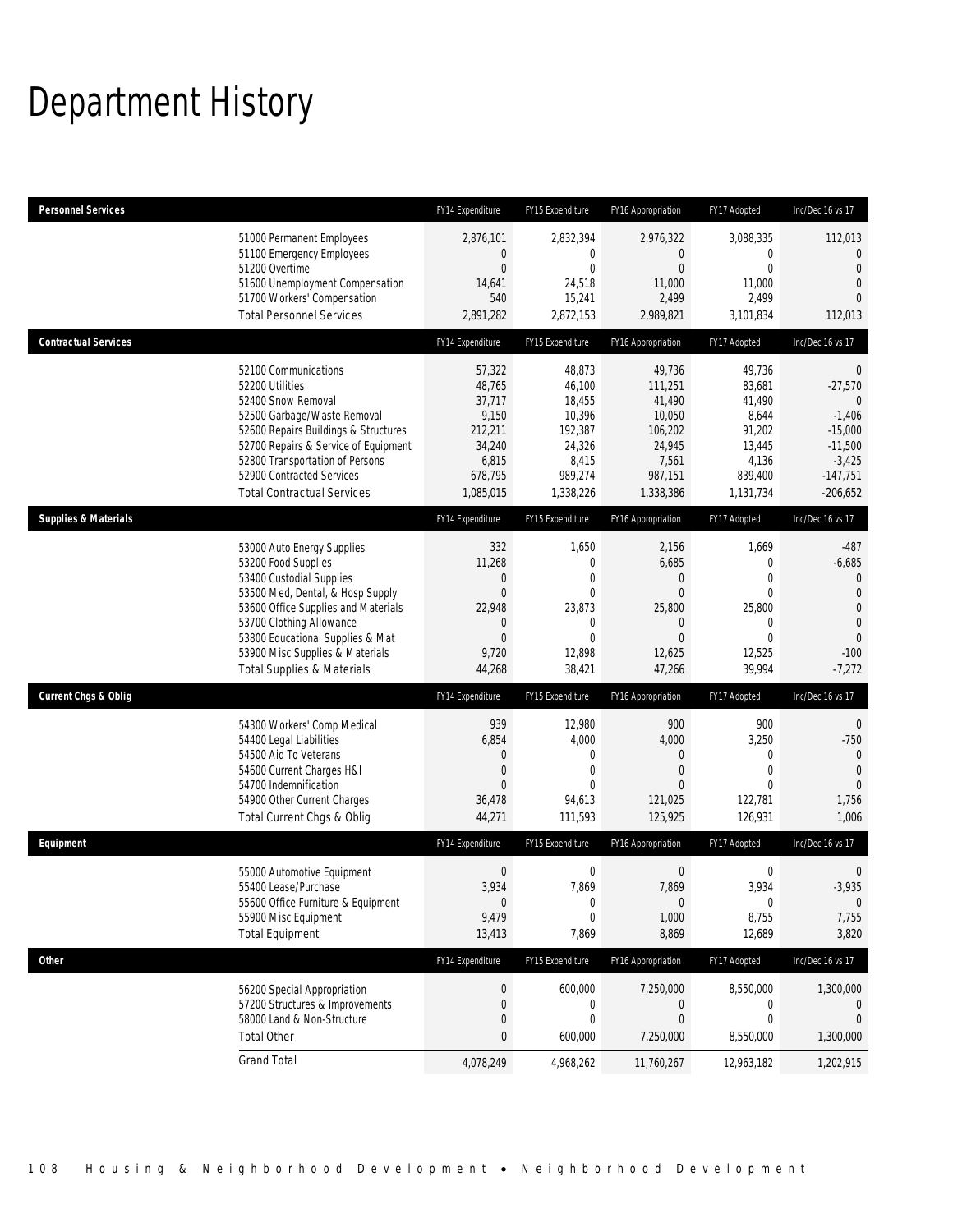# Department Personnel

| Title                             | Union<br>Code   | Grade     | Position | FY17 Salary | Title                       | Union<br>Code   | Grade     | Position | FY17 Salary |
|-----------------------------------|-----------------|-----------|----------|-------------|-----------------------------|-----------------|-----------|----------|-------------|
|                                   |                 |           |          |             |                             |                 |           |          |             |
| Accountant                        | SU <sub>2</sub> | 21        | 0.25     | 18,623      | <b>HMIS Coordinator</b>     | SU <sub>2</sub> | 21        | 0.15     | 9,924       |
| <b>Accounting Manager</b>         | SU <sub>2</sub> | 22        | 0.25     | 20,433      | Housing Development Officer | SU <sub>2</sub> | 22        | 0.45     | 30,453      |
| <b>Admin Asst</b>                 | EXM             | 19        | 0.22     | 12,578      | Legal Secretary             | <b>EXM</b>      | 19        | 0.25     | 14,293      |
| Admin Services Manager            | SU <sub>2</sub> | 21        | 0.25     | 18.905      | Loan Monitor                | SU <sub>2</sub> | 19        | 0.50     | 32,370      |
| Asset Manager                     | SU <sub>2</sub> | 21        | 0.25     | 18,905      | Manager Of Research & Dev   | SU <sub>2</sub> | 23        | 0.25     | 22,086      |
| <b>Assistant Director</b>         | <b>EXM</b>      | 26        | 1.15     | 111.182     | Network Administrator       | SU <sub>2</sub> | 22        | 0.25     | 14.279      |
| <b>Assoc Deputy Director</b>      | <b>FXM</b>      | 28        | 0.45     | 52.119      | <b>Operations Manager</b>   | <b>EXM</b>      | 25        | 1.10     | 98,387      |
| Asst Dir for Compliance-Loans     | EXM             | 26        | 0.25     | 24,751      | Policy Advisor              | <b>EXM</b>      | 28        | 0.25     | 28,955      |
| <b>Asst Director</b>              | EXM             | 26        | 0.25     | 25,741      | Portfolio Business/Loan Mgr | SU <sub>2</sub> | 24        | 0.25     | 19,853      |
| <b>Board Member Appeals</b>       | EX <sub>0</sub> | <b>NG</b> | 3.00     | 2,346       | Procurement Officer         | SU <sub>2</sub> | 20        | 0.25     | 17,491      |
| <b>Budget Manager</b>             | SU <sub>2</sub> | 22        | 0.25     | 20,433      | Prog Asst                   | SU <sub>2</sub> | 19        | 2.00     | 127,344     |
| Clearinghouse & Inventory Manager | SU <sub>2</sub> | 22        | 1.00     | 81,733      | Program Manager             | SU <sub>2</sub> | 21        | 1.60     | 120,991     |
| <b>Communication Spec</b>         | EXM             | 22        | 0.25     | 18,085      | Project Manager             | SU <sub>2</sub> | 21        | 2.40     | 181,487     |
| <b>Compliance Monitor</b>         | SU <sub>2</sub> | 20        | 0.10     | 6,997       | Property Mamt               | SU <sub>2</sub> | 22        | 4.00     | 325,425     |
| Computer Specialist               | SU <sub>2</sub> | 20        | 0.35     | 24,488      | Reasearch & Development Anl | SU <sub>2</sub> | 21        | 0.50     | 33,494      |
| <b>Construction Manager</b>       | SU <sub>2</sub> | 23        | 0.40     | 33,863      | Records Manager             | SU <sub>2</sub> | 21        | 0.25     | 18,905      |
| Controller                        | <b>EXM</b>      | 27        | 0.25     | 26.771      | Senior Account Specialist   | SU <sub>2</sub> | 21        | 0.25     | 18,905      |
| <b>Contruction Specialist I</b>   | SU <sub>2</sub> | 20        | 1.90     | 121,763     | <b>Spec Asst</b>            | EXM             | 25        | 0.25     | 22,883      |
| Deputy Director                   | EXM             | 27        | 0.50     | 53,541      | Special Assistant           | <b>EXM</b>      | 22        | 0.25     | 18,085      |
| Deputy Director                   | <b>EXM</b>      | 29        | 1.85     | 209,004     | <b>Sr Adm Services</b>      | SU <sub>2</sub> | 18        | 0.25     | 14,976      |
| Digital Cartographer              | SU <sub>2</sub> | 22        | 0.25     | 20,433      | Sr Budget Manager           | SU <sub>2</sub> | 24        | 0.25     | 23,875      |
| Director                          | CDH             | <b>NG</b> | 1.00     | 139,459     | Sr Communications Spec      | <b>EXM</b>      | 24        | 0.25     | 21,157      |
| Director of Legal Unit            | <b>EXM</b>      | 28        | 0.25     | 28.955      | Sr Compliance Officer       | SU <sub>2</sub> | 22        | 0.20     | 14,964      |
| Director of Marketing             | EXM             | 28        | 0.25     | 28,955      | Sr Developer                | SU <sub>4</sub> | 24        | 0.25     | 23,183      |
| Director of Operations            | EXM             | 29        | 1.00     | 123,666     | Sr Housing Develop Officer  | SU <sub>2</sub> | 24        | 0.30     | 28,650      |
| Director Public/Media Relations   | <b>EXM</b>      | 28        | 1.00     | 115,821     | Sr Program Manager          | SU <sub>2</sub> | 23        | 0.20     | 17,669      |
| Finance Manager                   | SU <sub>2</sub> | 22        | 0.25     | 20,433      | Sr Project Manager          | SU <sub>2</sub> | 23        | 3.20     | 282,706     |
| <b>Financial Analyst</b>          | SU <sub>2</sub> | 19        | 0.25     | 16,185      | Sr Project Manager          | SU <sub>2</sub> | 24        | 0.50     | 47.750      |
| <b>HMIS Administrator</b>         | SU <sub>2</sub> | 23        | 0.15     | 13,252      | <b>Staff Assistant</b>      | <b>MYO</b>      | 05        | 2.00     | 119,282     |
|                                   |                 |           |          |             | <b>Staff Director</b>       | CCS             | <b>NG</b> | 1.00     | 91,534      |

| Total                     | 41.17 | 3,250,780    |
|---------------------------|-------|--------------|
| <b>Adjustments</b>        |       |              |
| Differential Payments     |       | $\mathbf{0}$ |
| Other                     |       | 29,372       |
| Chargebacks               |       | $\mathbf{0}$ |
| Salary Savings            |       | $-191,817$   |
| <b>FY17 Total Request</b> |       | 3,088,335    |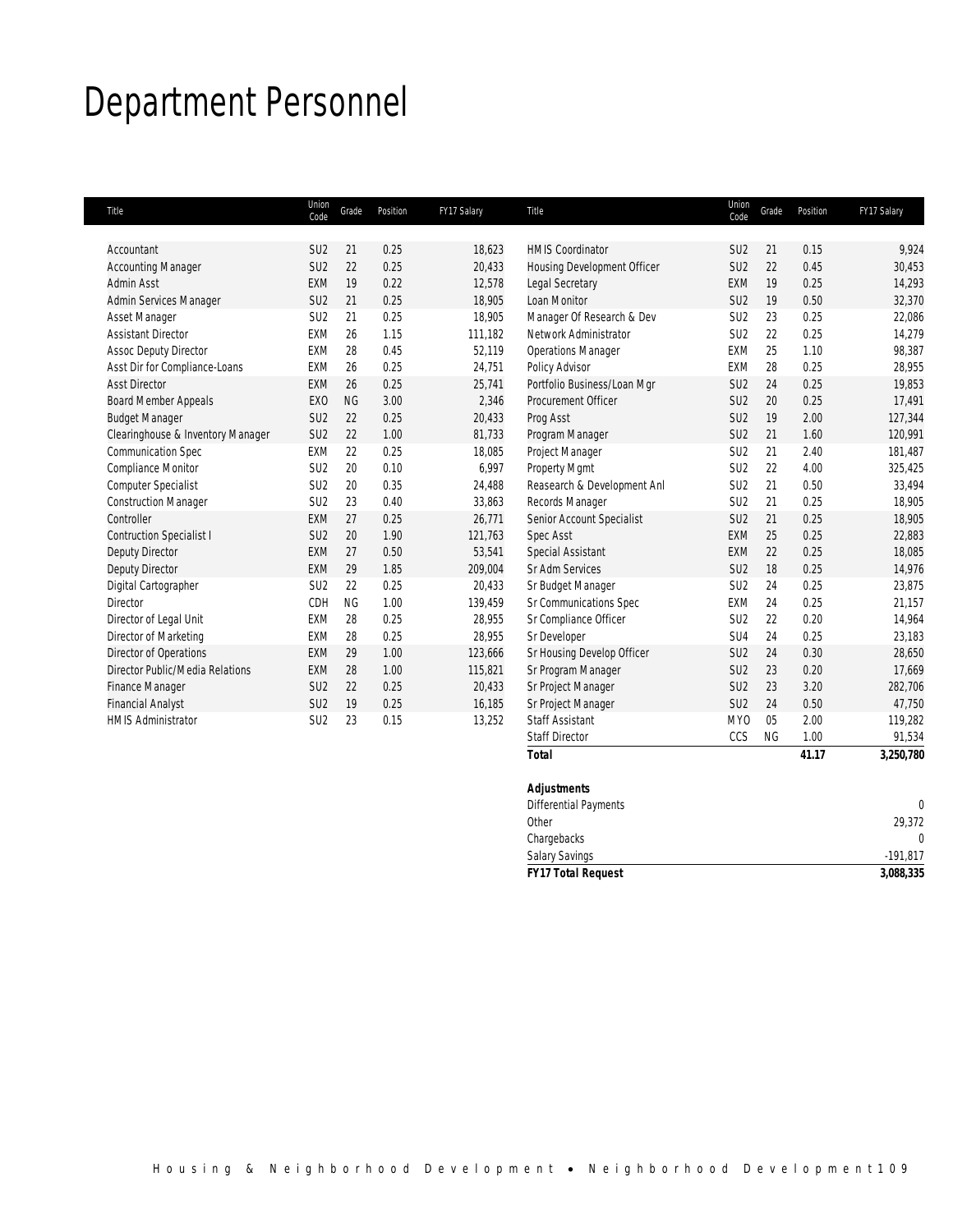# External Funds History

| <b>Personnel Services</b>       |                                                                                                                                                                                                                                                                                                            | FY14 Expenditure                                                                                                                                | FY15 Expenditure                                                                                                                            | FY16 Appropriation                                                                                                                         | FY17 Adopted                                                                                                                                    | Inc/Dec 16 vs 17                                                                                                                                   |
|---------------------------------|------------------------------------------------------------------------------------------------------------------------------------------------------------------------------------------------------------------------------------------------------------------------------------------------------------|-------------------------------------------------------------------------------------------------------------------------------------------------|---------------------------------------------------------------------------------------------------------------------------------------------|--------------------------------------------------------------------------------------------------------------------------------------------|-------------------------------------------------------------------------------------------------------------------------------------------------|----------------------------------------------------------------------------------------------------------------------------------------------------|
|                                 | 51000 Permanent Employees<br>51100 Emergency Employees<br>51200 Overtime<br>51300 Part Time Employees<br>51400 Health Insurance<br>51500 Pension & Annunity<br>51600 Unemployment Compensation<br>51700 Workers' Compensation<br>51800 Indirect Costs<br>51900 Medicare<br><b>Total Personnel Services</b> | 8,429,629<br>8,701<br>$\mathbf 0$<br>$\overline{0}$<br>1,131,309<br>503,999<br>$\mathbf 0$<br>$\overline{0}$<br>254,830<br>91,664<br>10,420,132 | 8.919.134<br>41,464<br>32,380<br>$\mathbf{0}$<br>1,075,956<br>774,434<br>$\mathbf 0$<br>$\mathbf 0$<br>$\mathbf{0}$<br>93,135<br>10,936,503 | 9,188,812<br>0<br>$\overline{0}$<br>$\overline{0}$<br>1.231.644<br>806,468<br>0<br>$\overline{0}$<br>$\mathbf{0}$<br>129,511<br>11,356,435 | 8,007,009<br>$\mathbf{0}$<br>$\mathbf{0}$<br>$\Omega$<br>1,382,066<br>829,240<br>$\mathbf{0}$<br>$\mathbf{0}$<br>1,096<br>132,503<br>10,351,914 | $-1,181,803$<br>$\mathbf{0}$<br>$\overline{0}$<br>$\Omega$<br>150.422<br>22,772<br>$\mathbf 0$<br>$\overline{0}$<br>1,096<br>2,992<br>$-1,004,521$ |
| <b>Contractual Services</b>     |                                                                                                                                                                                                                                                                                                            | FY14 Expenditure                                                                                                                                | FY15 Expenditure                                                                                                                            | FY16 Appropriation                                                                                                                         | FY17 Adopted                                                                                                                                    | Inc/Dec 16 vs 17                                                                                                                                   |
|                                 | 52100 Communications<br>52200 Utilities<br>52400 Snow Removal<br>52500 Garbage/Waste Removal<br>52600 Repairs Buildings & Structures<br>52700 Repairs & Service of Equipment<br>52800 Transportation of Persons<br>52900 Contracted Services<br><b>Total Contractual Services</b>                          | 56,114<br>76,039<br>$\mathbf 0$<br>1,799<br>74,919<br>5,498<br>32,497<br>59,118,416<br>59,365,282                                               | 38,429<br>40,496<br>$\mathbf{0}$<br>2,047<br>85,391<br>23,999<br>30,760<br>45, 131, 224<br>45,352,346                                       | 53,204<br>124,700<br>$\boldsymbol{0}$<br>5,080<br>222,607<br>24,300<br>51,638<br>63,399,157<br>63,880,686                                  | 53,204<br>95,500<br>$\overline{0}$<br>5,080<br>152,607<br>24,500<br>63,069<br>56,879,840<br>57,273,800                                          | 0<br>$-29,200$<br>$\theta$<br>$\overline{0}$<br>$-70,000$<br>200<br>11,431<br>$-6,519,317$<br>$-6,606,886$                                         |
| <b>Supplies &amp; Materials</b> |                                                                                                                                                                                                                                                                                                            | FY14 Expenditure                                                                                                                                | FY15 Expenditure                                                                                                                            | FY16 Appropriation                                                                                                                         | FY17 Adopted                                                                                                                                    | Inc/Dec 16 vs 17                                                                                                                                   |
|                                 | 53000 Auto Energy Supplies<br>53200 Food Supplies<br>53400 Custodial Supplies<br>53500 Med, Dental, & Hosp Supply<br>53600 Office Supplies and Materials<br>53700 Clothing Allowance<br>53800 Educational Supplies & Mat<br>53900 Misc Supplies & Materials<br><b>Total Supplies &amp; Materials</b>       | 1,469<br>$\boldsymbol{0}$<br>42<br>$\overline{0}$<br>67,176<br>0<br>$\overline{0}$<br>6,895<br>75,582                                           | 919<br>$\mathbf 0$<br>$\mathbf{0}$<br>$\mathbf{0}$<br>40,036<br>$\mathbf{0}$<br>$\mathbf{0}$<br>15,241<br>56,196                            | 4,440<br>0<br>1,250<br>$\theta$<br>84,300<br>$\theta$<br>$\mathbf{0}$<br>12,760<br>102,750                                                 | 4,440<br>$\mathbf{0}$<br>1,250<br>$\mathbf{0}$<br>86,800<br>$\mathbf{0}$<br>$\Omega$<br>12,260<br>104,750                                       | 0<br>$\overline{0}$<br>$\overline{0}$<br>$\mathbf{0}$<br>2,500<br>$\mathbf{0}$<br>$\Omega$<br>$-500$<br>2,000                                      |
| <b>Current Chgs &amp; Oblig</b> |                                                                                                                                                                                                                                                                                                            | FY14 Expenditure                                                                                                                                | FY15 Expenditure                                                                                                                            | FY16 Appropriation                                                                                                                         | FY17 Adopted                                                                                                                                    | Inc/Dec 16 vs 17                                                                                                                                   |
|                                 | 54300 Workers' Comp Medical<br>54400 Legal Liabilities<br>54600 Current Charges H&I<br>54700 Indemnification<br>54900 Other Current Charges<br>Total Current Chgs & Oblig                                                                                                                                  | 3,981<br>$\mathbf 0$<br>$\overline{0}$<br>0<br>76,889<br>80,870                                                                                 | 2,297<br>$\mathbf 0$<br>$\mathbf{0}$<br>$\Omega$<br>307,539<br>309,836                                                                      | 5,000<br>$\mathbf 0$<br>$\boldsymbol{0}$<br>$\mathbf{0}$<br>276,317<br>281,317                                                             | 5,000<br>$\mathbf{0}$<br>$\overline{0}$<br>$\mathbf{0}$<br>329,457<br>334,457                                                                   | $\mathbf 0$<br>$\theta$<br>$\mathbf{0}$<br>$\mathbf{0}$<br>53,140<br>53,140                                                                        |
| Equipment                       |                                                                                                                                                                                                                                                                                                            | FY14 Expenditure                                                                                                                                | FY15 Expenditure                                                                                                                            | FY16 Appropriation                                                                                                                         | FY17 Adopted                                                                                                                                    | Inc/Dec 16 vs 17                                                                                                                                   |
|                                 | 55000 Automotive Equipment<br>55400 Lease/Purchase<br>55600 Office Furniture & Equipment<br>55900 Misc Equipment<br><b>Total Equipment</b>                                                                                                                                                                 | $\boldsymbol{0}$<br>$\boldsymbol{0}$<br>4,061<br>25,977<br>30,038                                                                               | $\boldsymbol{0}$<br>$\mathbf 0$<br>9,843<br>28,868<br>38,711                                                                                | $\boldsymbol{0}$<br>$\boldsymbol{0}$<br>10,000<br>39,600<br>49,600                                                                         | $\boldsymbol{0}$<br>$\boldsymbol{0}$<br>10,000<br>60,718<br>70,718                                                                              | 0<br>$\theta$<br>$\theta$<br>21,118<br>21,118                                                                                                      |
| Other                           |                                                                                                                                                                                                                                                                                                            | FY14 Expenditure                                                                                                                                | FY15 Expenditure                                                                                                                            | FY16 Appropriation                                                                                                                         | FY17 Adopted                                                                                                                                    | Inc/Dec 16 vs 17                                                                                                                                   |
|                                 | 56200 Special Appropriation<br>57200 Structures & Improvements<br>58000 Land & Non-Structure<br><b>Total Other</b>                                                                                                                                                                                         | $\boldsymbol{0}$<br>$\mathbf 0$<br>$\mathbf 0$<br>0                                                                                             | $\boldsymbol{0}$<br>$\mathbf 0$<br>$\mathbf 0$<br>0                                                                                         | $\boldsymbol{0}$<br>$\boldsymbol{0}$<br>$\boldsymbol{0}$<br>$\pmb{0}$                                                                      | $\mathbf 0$<br>$\mathbf 0$<br>$\mathbf 0$<br>$\pmb{0}$                                                                                          | $\mathbf 0$<br>$\mathbf 0$<br>$\mathbf 0$<br>$\pmb{0}$                                                                                             |
|                                 | <b>Grand Total</b>                                                                                                                                                                                                                                                                                         | 69,971,904                                                                                                                                      | 56,693,592                                                                                                                                  | 75,670,788                                                                                                                                 | 68,135,639                                                                                                                                      | $-7,535,149$                                                                                                                                       |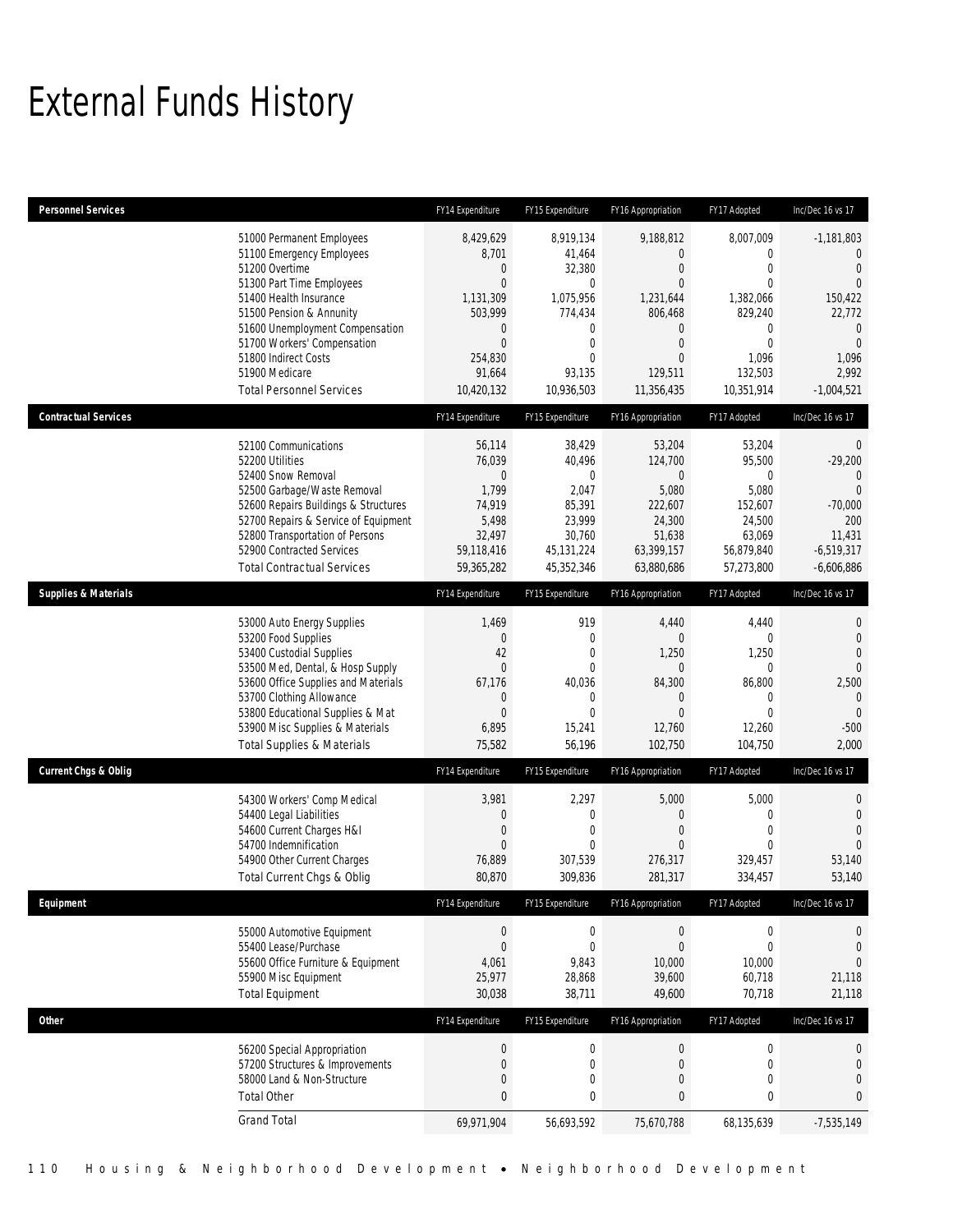## External Funds Personnel

| Title                              | Union<br>Code   | Grade     | Position | FY17 Salary | Title                               | Union<br>Code   | Grade | Position | FY17 Salary |
|------------------------------------|-----------------|-----------|----------|-------------|-------------------------------------|-----------------|-------|----------|-------------|
|                                    |                 |           |          |             |                                     |                 |       |          |             |
| Accountant                         | SU <sub>2</sub> | 21        | 0.75     | 55,868      | <b>HMIS Coordinator</b>             | SU <sub>2</sub> | 21    | 0.85     | 56,233      |
| <b>Accounting Manager</b>          | SU <sub>2</sub> | 22        | 0.75     | 61,300      | Housing Crisis Case Coord           | SU <sub>2</sub> | 21    | 1.00     | 55,390      |
| <b>Admin Asst</b>                  | <b>EXM</b>      | 19        | 1.78     | 101,769     | Housing Development Officer         | SU <sub>2</sub> | 22    | 10.55    | 795,458     |
| Admin Services Manager             | SU <sub>2</sub> | 21        | 0.75     | 56,715      | Legal Secretary                     | <b>EXM</b>      | 19    | 0.75     | 42,880      |
| Advisor to the Chief of DND        | <b>EXM</b>      | <b>NG</b> | 1.00     | 45,124      | Loan Monitor                        | SU <sub>2</sub> | 19    | 1.50     | 97,109      |
| Architect                          | SU <sub>2</sub> | 21        | 1.00     | 52,520      | Manager Of Research & Dev           | SU <sub>2</sub> | 23    | 0.75     | 66,259      |
| Asset Manager                      | SU <sub>2</sub> | 21        | 0.75     | 56,715      | Network Admin                       | SU <sub>2</sub> | 22    | 0.75     | 42,836      |
| <b>Assistant Director</b>          | <b>EXM</b>      | 26        | 6.85     | 652,378     | <b>Operations Manager</b>           | <b>EXM</b>      | 25    | 3.90     | 330,530     |
| <b>Assoc Deputy Director</b>       | <b>EXM</b>      | 28        | 1.55     | 179,522     | Policy Advisor                      | <b>EXM</b>      | 28    | 0.75     | 86,866      |
| Asst Dir for Compliance-Loans      | <b>EXM</b>      | 26        | 0.75     | 74,253      | Portfolio Business/Loan Mgr         | SU <sub>2</sub> | 24    | 0.75     | 59,559      |
| <b>Asst Director</b>               | <b>EXM</b>      | 26        | 0.75     | 77,223      | Procurement Officer                 | SU <sub>2</sub> | 20    | 0.75     | 52,474      |
| <b>Budget Manager</b>              | SU <sub>2</sub> | 22        | 0.75     | 61,300      | Prog Asst                           | SU <sub>2</sub> | 19    | 8.00     | 490,557     |
| <b>Communication Spec</b>          | <b>EXM</b>      | 22        | 0.75     | 54,256      | Program Manager                     | SU <sub>2</sub> | 21    | 6.40     | 483,966     |
| <b>Compliance Monitor</b>          | SU <sub>2</sub> | 20        | 0.90     | 62,969      | Project Manager                     | SU <sub>2</sub> | 21    | 4.60     | 347,850     |
| Computer Specialist                | SU <sub>2</sub> | 20        | 1.65     | 115.444     | Reasearch & Development Anl         | SU <sub>2</sub> | 21    | 1.50     | 100,483     |
| Construction & Design Serv Manager | SU <sub>2</sub> | 24        | 1.00     | 95,499      | Records Manager                     | SU <sub>2</sub> | 21    | 0.75     | 56,715      |
| <b>Construction Manager</b>        | SU <sub>2</sub> | 23        | 1.60     | 135,453     | Senior Account Specialist           | SU <sub>2</sub> | 21    | 0.75     | 56,715      |
| <b>Construction Specialist II</b>  | SU <sub>2</sub> | 21        | 2.00     | 151,239     | Spec Asst                           | EXM             | 22    | 0.75     | 54,256      |
| Controller                         | <b>EXM</b>      | 27        | 0.75     | 80,312      | Spec Asst (DND)                     | <b>EXM</b>      | 25    | 0.75     | 68,650      |
| <b>Contruction Specialist I</b>    | SU <sub>2</sub> | 20        | 5.10     | 348,097     | Sr Adm Services Clerk (DND)         | SU <sub>2</sub> | 18    | 0.75     | 44.929      |
| Deputy Director                    | <b>EXM</b>      | 27        | 0.50     | 53.541      | Sr Budget Manager                   | SU <sub>2</sub> | 24    | 0.75     | 71,624      |
| Deputy Director                    | <b>EXM</b>      | 29        | 4.15     | 483,372     | Sr Communications Spec              | <b>EXM</b>      | 24    | 0.75     | 63,471      |
| Digital Cartographer               | SU <sub>2</sub> | 22        | 0.75     | 61,300      | Sr Compliance Officer               | SU <sub>2</sub> | 22    | 1.80     | 134,677     |
| Director of Legal Unit             | <b>EXM</b>      | 28        | 0.75     | 86,866      | Sr Developer                        | SU <sub>4</sub> | 24    | 0.75     | 69,549      |
| Director of Marketing              | <b>EXM</b>      | 28        | 0.75     | 86,866      | Sr Housing Develop Officer          | SU <sub>2</sub> | 24    | 4.70     | 448,154     |
| Finance Manager                    | SU <sub>2</sub> | 22        | 0.75     | 61,300      | Sr Program Manager                  | SU <sub>2</sub> | 23    | 0.80     | 70.677      |
| <b>Financial Analyst</b>           | SU <sub>2</sub> | 19        | 0.75     | 48,554      | Sr Project Manager                  | SU <sub>2</sub> | 23    | 1.80     | 159,022     |
| <b>HMIS Administrator</b>          | SU <sub>2</sub> | 23        | 0.85     | 75,094      | Sr Project Manager (DND)            | SU <sub>2</sub> | 24    | 0.50     | 47,750      |
|                                    |                 |           |          |             | Tenacy Preservation Rehousing Coord | SU <sub>2</sub> | 21    | 1.00     | 52,520      |

| <b>HMIS Administrator</b> | SU <sub>2</sub> | 23 | 0.85 | 75,094 | Sr Project Manager (DND)            | SU <sub>2</sub> | 24  | 0.50  | 47,750       |
|---------------------------|-----------------|----|------|--------|-------------------------------------|-----------------|-----|-------|--------------|
|                           |                 |    |      |        | Tenacy Preservation Rehousing Coord | SU <sub>2</sub> | -21 | 1.00  | 52,520       |
|                           |                 |    |      |        | <b>Total</b>                        |                 |     | 99.83 | 7,982,008    |
|                           |                 |    |      |        | <b>Adjustments</b>                  |                 |     |       |              |
|                           |                 |    |      |        | <b>Differential Payments</b>        |                 |     |       | 0            |
|                           |                 |    |      |        | Other                               |                 |     |       | $\mathbf{0}$ |
|                           |                 |    |      |        | Chargebacks                         |                 |     |       | 25,000       |
|                           |                 |    |      |        | <b>Salary Savings</b>               |                 |     |       | $\mathbf{0}$ |
|                           |                 |    |      |        | <b>FY17 Total Request</b>           |                 |     |       | 8,007,008    |
|                           |                 |    |      |        |                                     |                 |     |       |              |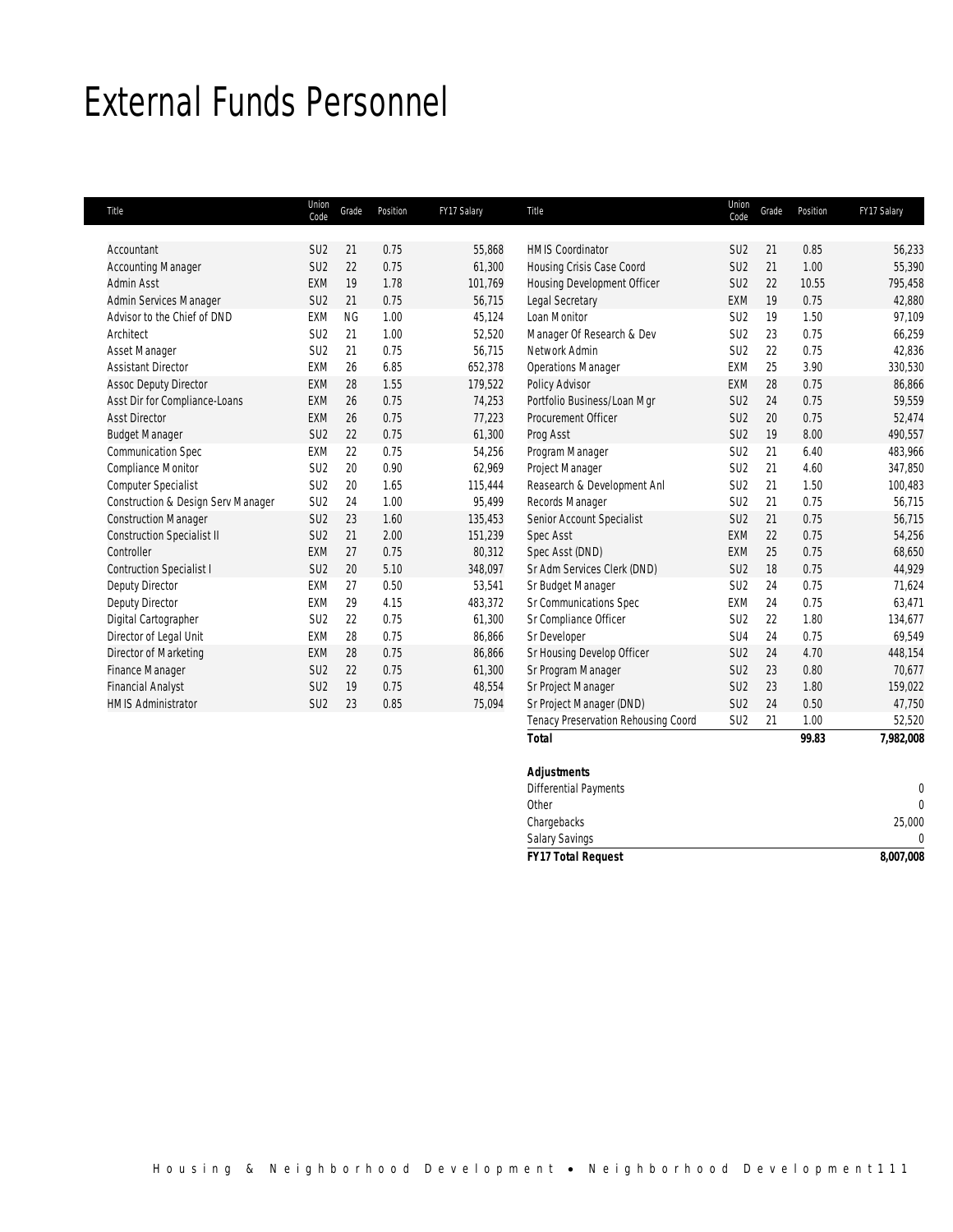# Program 1. Administration

## *Robert Conley, Acting Deputy Director, Organization 188100*

## *Program Description*

The Administration Program enforces Department policies and procedures and provides support services to all Neighborhood Development programs to ensure the effective completion of departmental goals in compliance with City, State and Federal laws and regulations.

| <b>Operating Budget</b>                    | Actual '14          | Actual '15         | Approp '16          | <b>Budget '17</b>   |
|--------------------------------------------|---------------------|--------------------|---------------------|---------------------|
| <b>Personnel Services</b><br>Non Personnel | .111.283<br>390.071 | 994.301<br>919.299 | .278.912<br>413.334 | ,228,163<br>392,517 |
| Total                                      | ,501,354            | 1,913,600          | 1,692,246           | ,620,680            |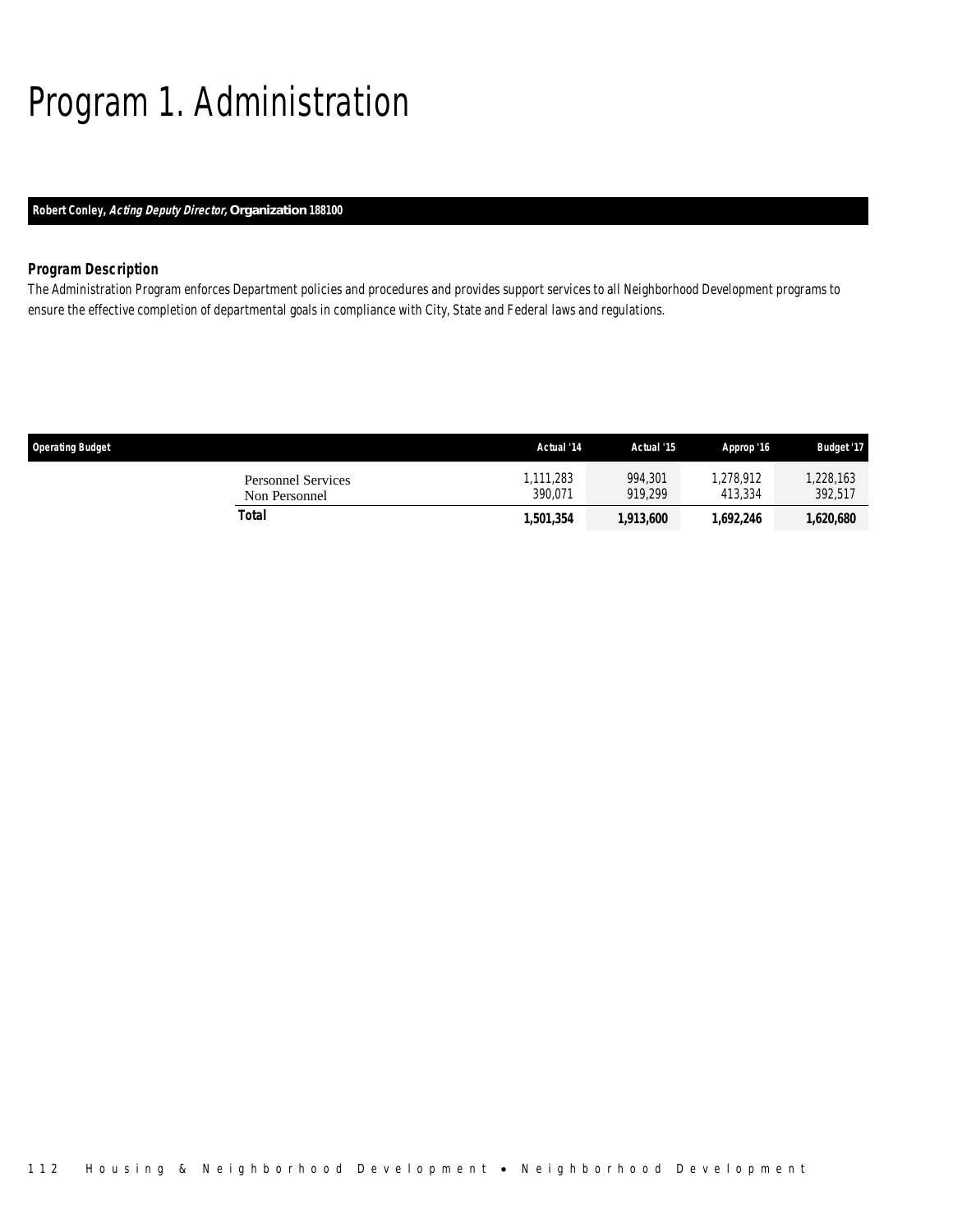# Program 2. Real Estate Management & Sales

## *Donald Wright, Deputy Director, Organization 188200*

## *Program Description*

The Real Estate Management & Sales Program works to manage disposal of foreclosed land parcels and foreclosed buildings as quickly as possible, and in a manner that generates revenue for the City and provides benefits to the community.

| <b>Operating Budget</b>                    | Actual '14         | Actual '15         | Approp '16           | <b>Budget '17</b>    |
|--------------------------------------------|--------------------|--------------------|----------------------|----------------------|
| <b>Personnel Services</b><br>Non Personnel | 848,881<br>752.693 | 979.291<br>796.099 | 1,019,403<br>641.963 | 1,011,757<br>542,470 |
| Total                                      | 1,601,574          | 1,775,390          | 1.661.366            | 1,554,227            |

*Performance* 

## Strategy: To dispose of tax-foreclosed and surplus property.

| <b>Performance Measures</b> | Actual '14                                         | Actual '15 | Projected '16 | Target '17 |
|-----------------------------|----------------------------------------------------|------------|---------------|------------|
| demolished                  | City-owned buildings sold, transferred, or         |            |               | 10         |
|                             | 100<br>City-owned land parcels sold or transferred | 56         | Г.            | 149        |
|                             | 42<br>Inventory: City-owned buildings              | 39         | 35            | 28         |
|                             | .308<br>Inventory: City-owned land parcels         | .292       | .295          |            |

**Strategy:** To ensure city-owned real estate meets community objectives.

| <b>Performance Measures</b>                                    | Actual '14 | Actual '15 | Projected '16 | Target '17 |
|----------------------------------------------------------------|------------|------------|---------------|------------|
| Amount of revenue generated by city real<br>estate sales       | 439.450    | 3.077.268  | 2.300.731     | 1,772,900  |
| Number of housing units created on city real<br>estate         | 193        | 109        | 224           | 376        |
| Square feet of commercial space created on<br>city real estate | 32.700     | 3.704      | 20,000        | 16,230     |
| Square feet of open space created on city real<br>estate       | 107.457    | 12.201     | 50.557        | 24.196     |

**Strategy:** To manage tax-foreclosed and surplus property.

| <b>Performance Measures</b>                                 | Actual '14 | Actual '15 | Projected '16 | Target '17 |
|-------------------------------------------------------------|------------|------------|---------------|------------|
| Cost per square foot to maintain City-owned<br>buildings    |            |            | $0.2^{\circ}$ | 1.36       |
| Cost per square foot to maintain City-owned<br>land parcels |            |            | 0.06          | 0.14       |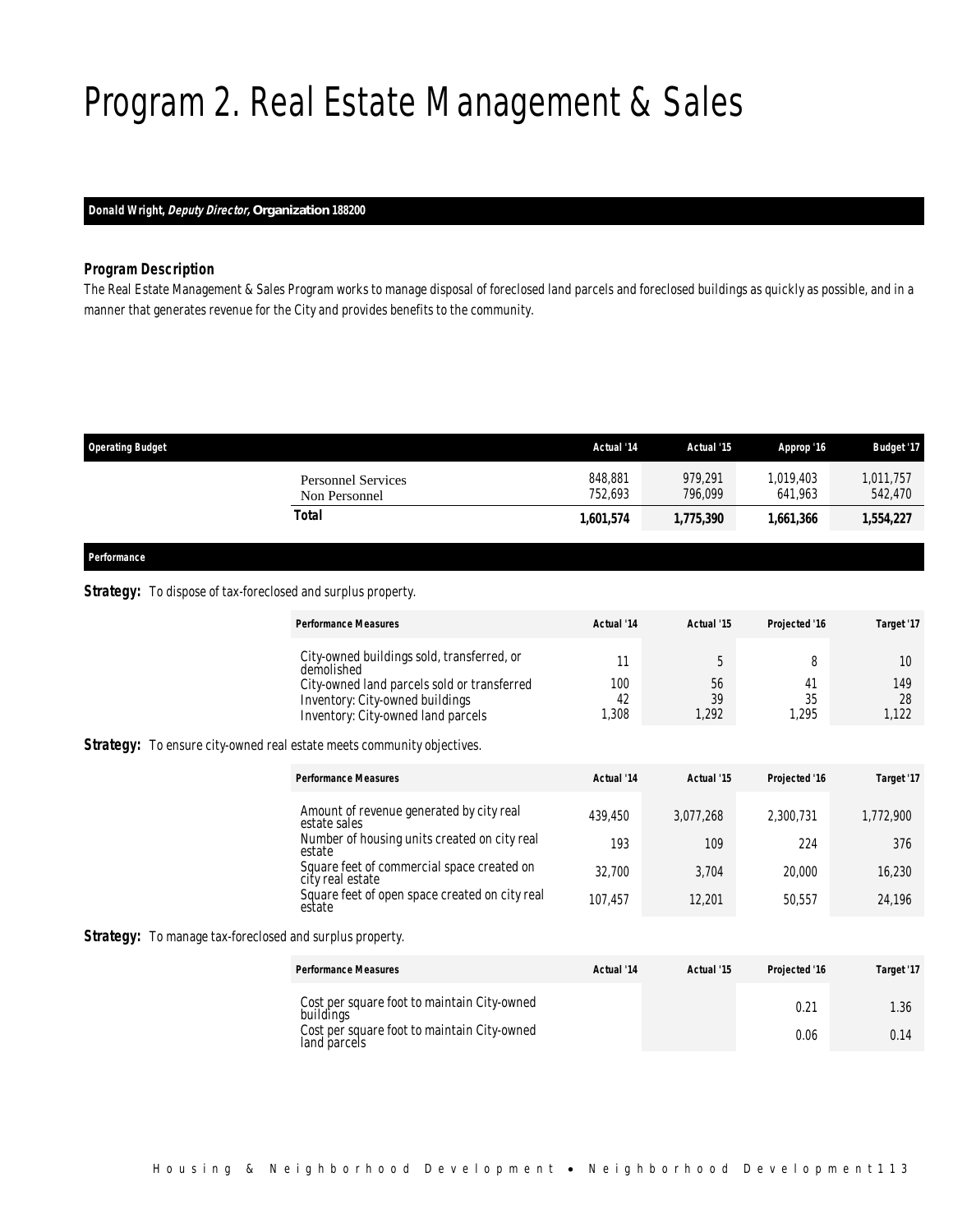# Program 3. Housing Development & Services

## *Robert Consalvo, Theresa Gallagher,Elizabeth Doyle, Deputy Directors, Organization 188300*

## *Program Description*

DND's Housing Development and Services programs support a wide range of housing creation and support activities that strive to make Boston the most livable city in the nation. This is accomplished through the work of the Boston Home Center (BHC), Neighborhood Housing Development (NHD), and the Supportive Housing (SH) divisions. BHC is designed to help Boston residents obtain, retain, and improve their homes. NHD works with non-profit and forprofit partners to develop and preserve affordable housing. SH provides funding for housing and supportive services for Boston's homeless and those at risk of homelessness. In 2014, Mayor Walsh announced his Boston 2030 plan which outlines a new comprehensive approach to accommodating Boston's complex housing needs over the next 15 years. Funding committed for the new plan has been renamed the "Housing 2030 Fund" which is included in the Neighborhood Development Operating Budget in "Program 3. Housing Development and Services.".

| <b>Operating Budget</b>                                                     |                                                                                    | Actual '14        | Actual '15        | Approp '16           | <b>Budget '17</b>    |
|-----------------------------------------------------------------------------|------------------------------------------------------------------------------------|-------------------|-------------------|----------------------|----------------------|
|                                                                             | <b>Personnel Services</b><br>Non Personnel                                         | 861,776<br>10.993 | 705,996<br>10,910 | 604,655<br>7,261,493 | 861,914<br>8,926,361 |
|                                                                             | <b>Total</b>                                                                       | 872,769           | 716,906           | 7,866,148            | 9,788,275            |
| Performance                                                                 |                                                                                    |                   |                   |                      |                      |
| <b>Strategy:</b> To assist existing homeowners in retaining their homes.    |                                                                                    |                   |                   |                      |                      |
|                                                                             | <b>Performance Measures</b>                                                        | Actual '14        | Actual '15        | Projected '16        | Target '17           |
|                                                                             | Homeowners assisted with foreclosure<br>prevention counseling                      | 356               | 304               | 256                  | 262                  |
|                                                                             | Homeowners assisted with foreclosure<br>prevention counseling who avoided          | 391               | 273               | 228                  | 300                  |
| <b>Strategy:</b> To assist tenants & landlords to preserve their tenancies. |                                                                                    |                   |                   |                      |                      |
|                                                                             | <b>Performance Measures</b>                                                        | Actual '14        | Actual '15        | Projected '16        | Target '17           |
|                                                                             | # of subsidized evictions prevented                                                | 64                | 287               | 269                  | 300                  |
|                                                                             | <b>Strategy:</b> To create and preserve affordable housing through direct funding. |                   |                   |                      |                      |
|                                                                             | <b>Performance Measures</b>                                                        | Actual '14        | Actual '15        | Projected '16        | Target '17           |
|                                                                             | Housing Units Permitted: Affordable                                                | 872               | 685               | 656                  | 600                  |
|                                                                             | <b>Strategy:</b> To ensure growth & affordability in Boston's housing market.      |                   |                   |                      |                      |
|                                                                             | <b>Performance Measures</b>                                                        | Actual '14        | Actual '15        | Projected '16        | Target '17           |
|                                                                             | Housing Units Permitted: Market-rate<br>Housing Units Permitted: Middle Income     | 2,918<br>833      | 3.851<br>1,482    | 2,539<br>1,100       | 2,050<br>1,000       |

**Strategy:** To foster homeownership in Boston neighborhoods.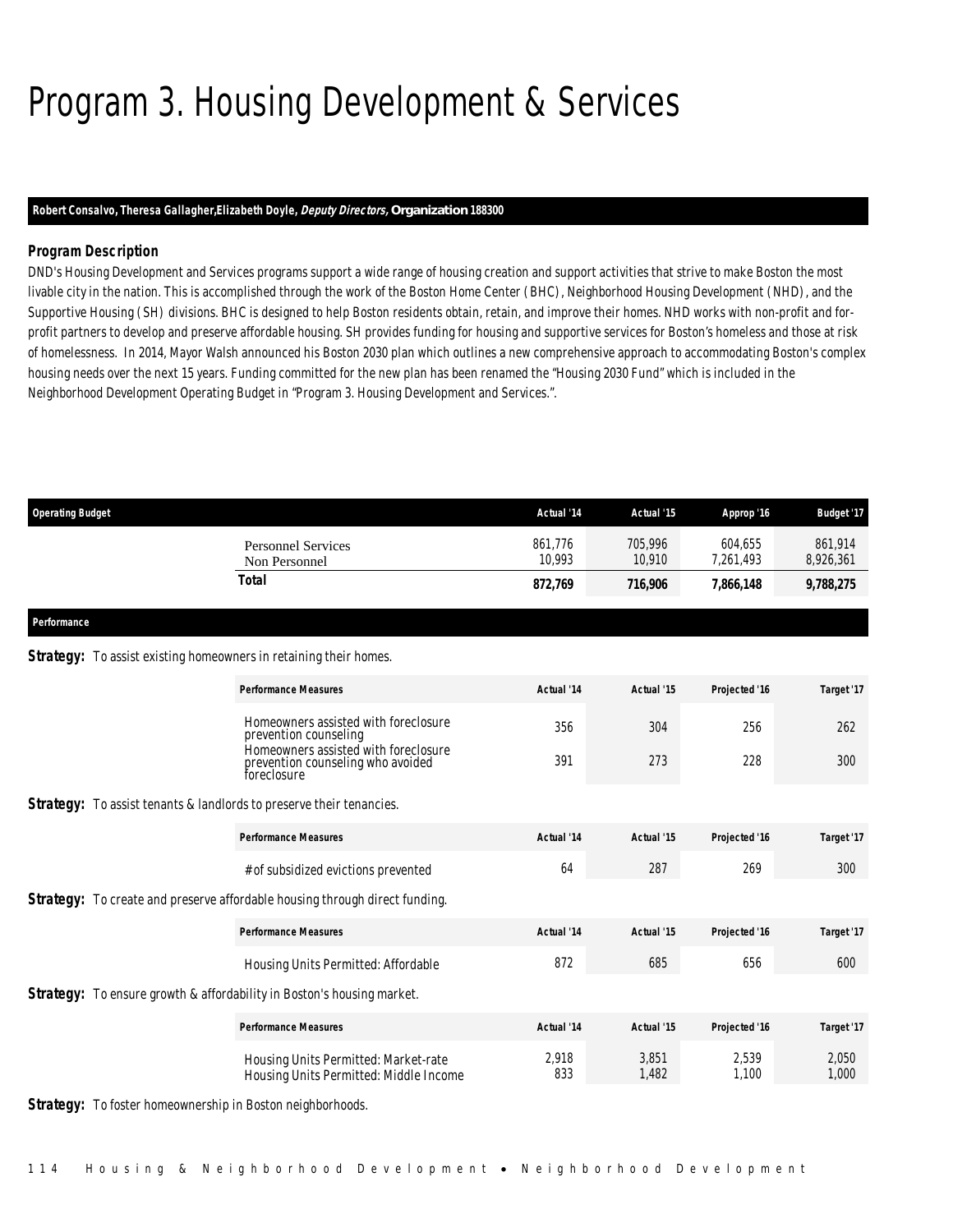|  |                                                                                                | <b>Performance Measures</b>                                                   | Actual '14 | Actual '15 | Projected '16 | Target '17 |
|--|------------------------------------------------------------------------------------------------|-------------------------------------------------------------------------------|------------|------------|---------------|------------|
|  |                                                                                                | New homebuyers provided with financial<br>assistance                          | 96         | 76         | 85            | 100        |
|  |                                                                                                | <b>Strategy:</b> To help homeowners improve their homes and communities.      |            |            |               |            |
|  |                                                                                                | <b>Performance Measures</b>                                                   | Actual '14 | Actual '15 | Projected '16 | Target '17 |
|  | Housing units repaired/rehabbed with<br>homeowner loan/grant including lead paint<br>abatement | 2.116                                                                         | 2.188      | 1.976      | 2,050         |            |
|  |                                                                                                | <b>Strategy:</b> To provide assistance towards ending homelessness in Boston. |            |            |               |            |
|  |                                                                                                | <b>Performance Measures</b>                                                   | Actual '14 | Actual '15 | Projected '16 | Target '17 |
|  |                                                                                                | # of homeless veterans housed<br># of long term homeless individuals housed   | 122        | 184<br>97  | 254<br>100    | 210<br>204 |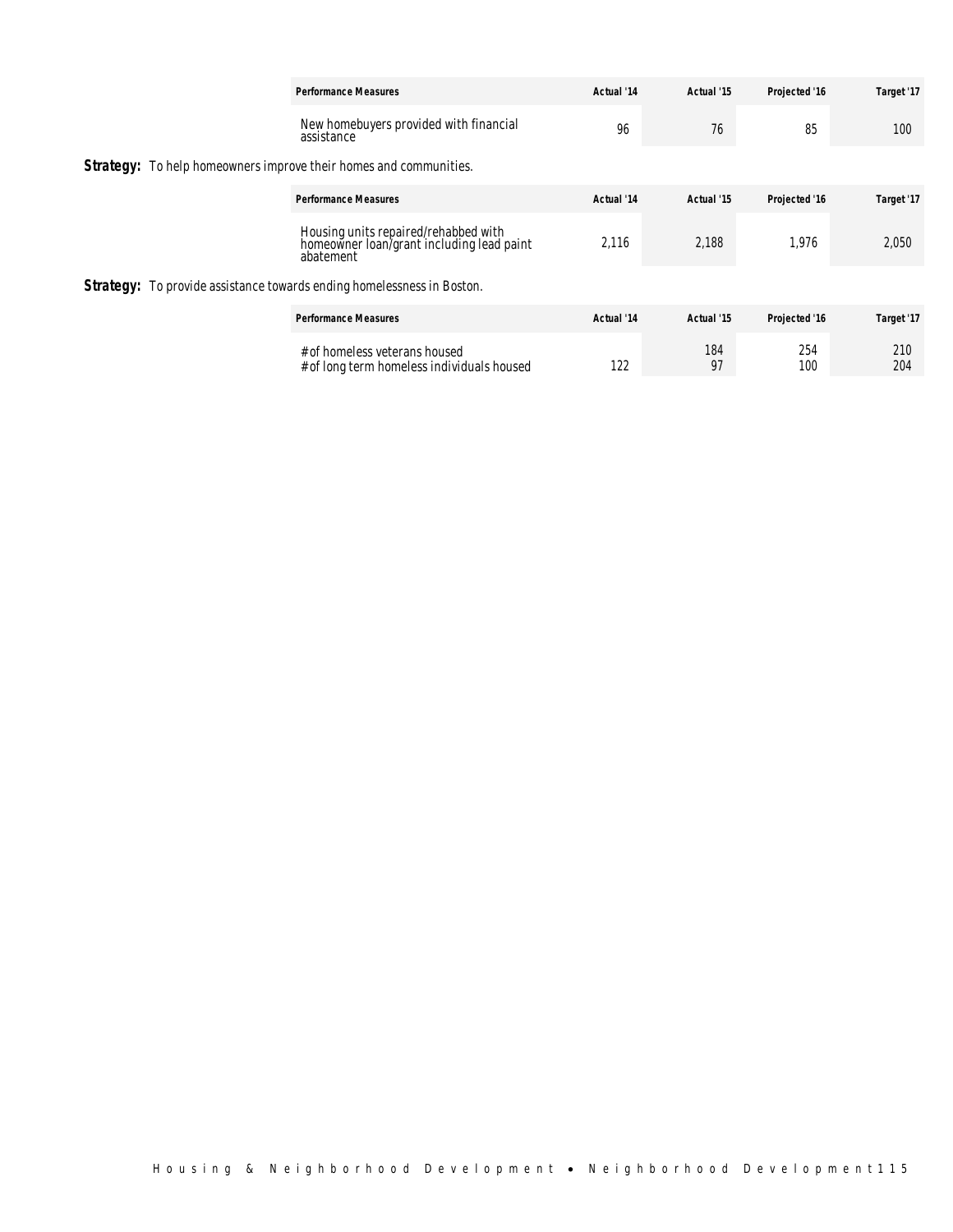# Program 4. Business Services

## *Organization 188500*

## *Program Description*

The Business Services Program will be transferred to the Economic Development Department in FY17.

| <b>Operating Budget</b>                    | Actual '14       | Actual '15         | Approp '16            | <b>Budget '17</b> |
|--------------------------------------------|------------------|--------------------|-----------------------|-------------------|
| <b>Personnel Services</b><br>Non Personnel | 69.342<br>33.210 | 192,565<br>369,801 | 86,851<br>453.656     |                   |
| Total                                      | 102,552          | 562,366            | <i><b>540,507</b></i> | 0                 |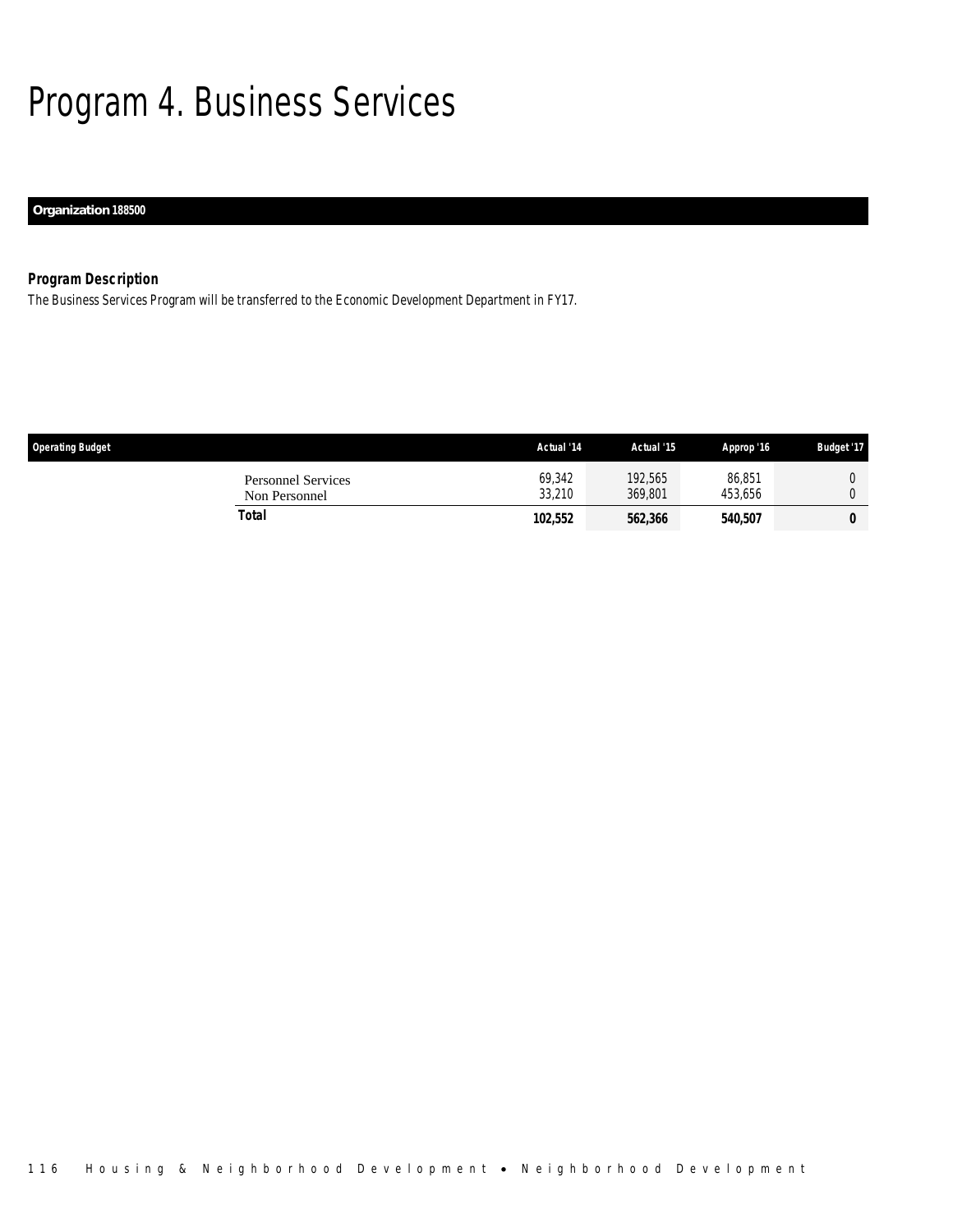## External Funds Projects

### *Abandoned Property Rehab Grant*

#### *Project Mission*

Abandoned Property Rehab Grant was a three year grant from the Commonwealth of Massachusetts' Attorney General's Office targeted to promote the rehabilitation of distressed/abandoned properties in highforeclosure areas of Boston that cannot be rehabilitated through other means being implemented by the City. This was a multi-year grant totaling \$150,000 that started on 1/4/2010 and ended on 12/31/2014.

*ARRA – Neighborhood Stabilization Program* 

#### *Project Mission*

The ARRA Neighborhood Stabilization Program grant was made available to Boston and several other direct grant communities on a competitive basis from the US Department of Housing and Urban Development. The NSP initiative was created as part of the "Housing and Economic Recovery Act of 2009" designed to boost local economies through the provision of resources to purchase and rehab foreclosed homes. This was the second round of NSP funding in the amount of \$13.6M for the purpose of expanding the City's existing strategies of foreclosure prevention and reclamation efforts. Specifically, this funding allowed the City to support responsible redevelopment of foreclosed homes in those neighborhoods most burdened by Boston's bank-owned properties, namely Dorchester, East Boston, Roxbury, Hyde Park, and Mattapan. ARRA NSP was a three year grant totaling \$13,610,343 that started on 2/11/2010 and ended 2/10/2013, however any program income received may continue to be expended.

### *BRA/HODAG Program Income*

#### *Project Mission*

The BRA/HODAG Program is program income generated from a HODAG loan the BRA made to the Douglas Housing Plaza Phase I Development. The funds totaling \$4,297,327 were used to fund the City's housing development pipeline in FY15 and FY16.

*Brownfields Economic Development Initiative* 

#### *Project Mission*

The purpose of the Brownfields Economic Development Initiative (BEDI) is to spur the return of Brownfields to productive economic use through financial assistance to public entities and enhance the security or improve the viability of a project financed with Section 108 guaranteed loan authority. BEDI grants must be used in conjunction with a new Section 108 guaranteed loan commitment. The most recent BEDI grant was used to promote the remediation and redevelopment of the former Modern Electroplating Brownfields site, with a portion of the funding being used to pay environmental monitoring at the Dudley Police Station. The grant totaling \$1,750,000 started on 6/9/2008 and ends on 8/30/2017.

#### *Choice Neighborhoods Implementation Grant*

#### *Project Mission*

The Choice Neighborhood Implementation Grant is a competitive grant from the US Department of Housing and Urban Development. The grant is being used to redevelop the Woodledge/Morrant Bay Apartments and revitalize Dorchester's Quincy Street Corridor. The grant also aims to link affordable housing with quality schools, public transportation, good jobs, and safe streets thus totally transforming the neighborhood. The grant totaling \$20,500,000 started on 1/12/2012 and ends on 9/30/2017.

*Community Challenge Planning Grant* 

#### *Project Mission*

Ì

The Community Challenge Grant is a competitive grant from the US Department of Housing and Urban Development. The grant is being used for planning, strategic land acquisition, and for outreach & engagement in order to facilitate smart growth and transit-oriented development along the Fairmount Commuter Rail Line in conjunction with four new train stations and improvements to existing stations. The grant totaling \$1,865,160 started on 2/15/2012 and ended on 2/14/2015.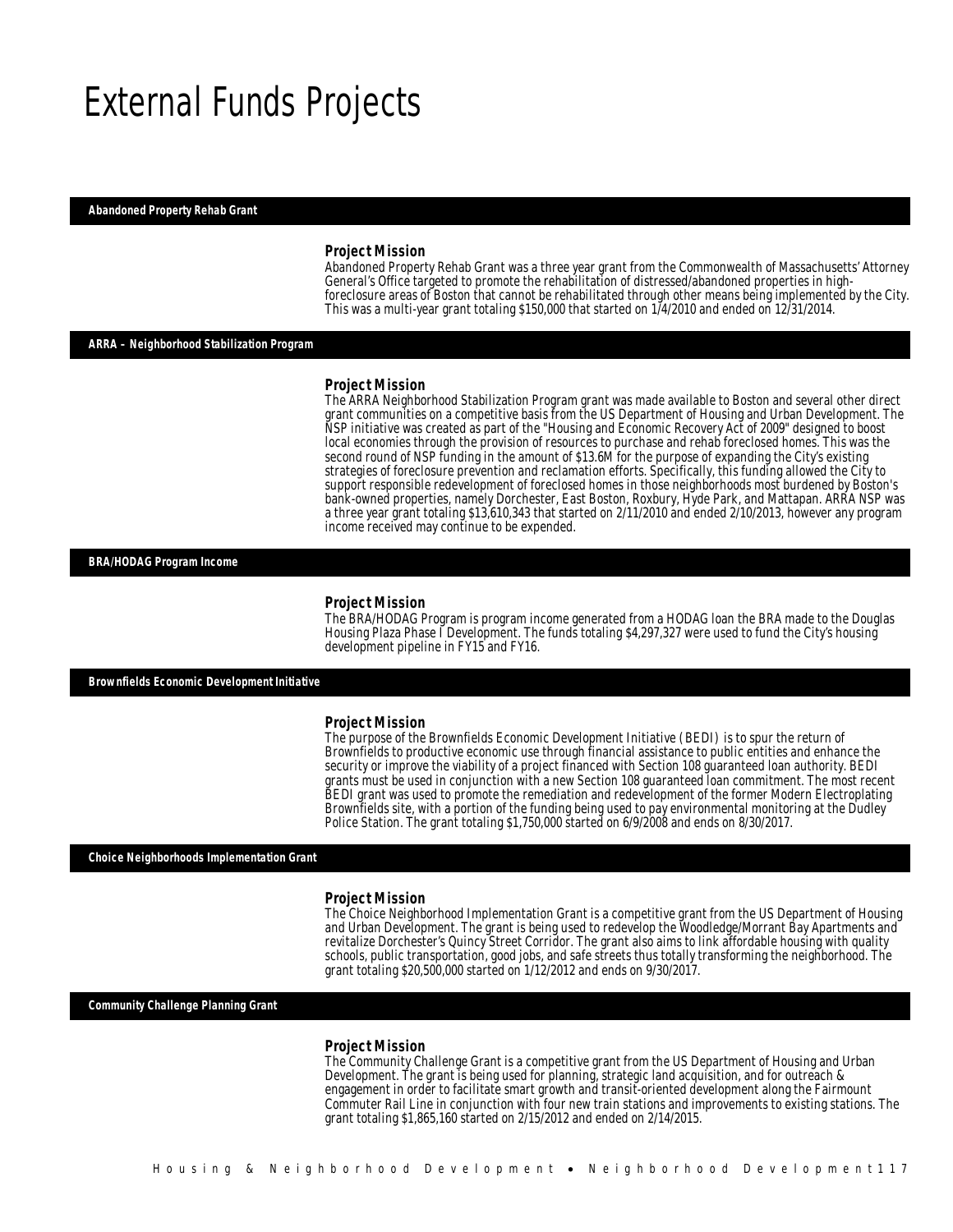#### *Project Mission*

The Community Development Block Grant (CDBG) is an annual entitlement grant from the U.S. Department of Housing and Urban Development to the City of Boston designed to fund a variety of neighborhood development activities. At least 70 percent of CDBG funds must be used to benefit low- and moderate-income households. CDBG funds are used to produce and preserve affordable housing, revitalize neighborhood commercial districts, assist the renovation of non-profit facilities, improve vacant lots, promote and monitor fair housing activities, and assist non-profit organizations in the operation of emergency shelters, health care, child care, youth and adult literacy programs. CDBG funds cannot be used for general government services or to replace funding cuts from existing public service activities. The CDBG awards for FY14, FY15 and FY16 were \$16,834,371, \$16,390,443, and \$16,101,121respectively. The FY17 award is \$15,958,081.

#### *Continuum of Care*

#### *Project Mission*

The Continuum of Care (CoC) program combines the previously standalone Supportive Housing and Shelter Plus Care programs into one annual competitive grant program from the US Department of Housing and Urban Development (HUD). The purpose of the program is to assist individuals and families experiencing homelessness and to provide the services needed to help such individuals move into transitional and permanent housing, with the goal of long term stability. Specifically, the program helps develop housing and related supportive services for people moving from homelessness to independent living. The program provides rental assistance that, when combined with social services, provides supportive housing for homeless people with disabilities and their families. The CoC award for FY14, FY15, and FY16 were \$24,278,700, \$23,543,999, and \$24,163,154 respectively. The FY17 Tier I award is \$21,454,135. The FY17 Tier II is \$1,210,052.

### *Emergency Solutions Grant*

#### *Project Mission*

Formerly the Emergency Shelter Grant, the Emergency Solutions Grant (ESG) is an annual entitlement grant to the City of Boston from the U.S. Department of Housing and Urban Development. It is used to assist individuals and families to quickly regain stability in permanent housing after experiencing a crisis or homelessness. The ESG awards for FY14, FY15, and FY16 were \$1,161,878, \$1,367,603, and \$1,460,989 respectively. The FY17 award is \$1,449,423.

#### *EPA/Brownfields*

### *Project Mission*

The U.S. Environmental Protection Agency makes Brownfield Assessment and Clean-up grants available on a competitive basis. These grants are used to evaluate and/or clean-up contamination at EPA-eligible Brownfield sites. Brownfields are defined as real property, expansion, redevelopment, or re-use of which may be complicated by the presence or the potential presence of a hazardous substance, pollutant, or contaminant. In FY15, assessment grant funds were used to assess environmental conditions on parcels abutting or near the Fairmount-Indigo Commuter Rail line.

### *Home Investment Partnership (HOME)*

#### *Project Mission*

The HOME Partnership Program is an annual entitlement grant from the U.S. Department of Housing and Urban Development (HUD) to the City of Boston to support the development of affordable housing. Eligible activities include new construction or rehabilitation of housing, tenant-based rental assistance for up to two years, and assistance to first-time homebuyers. All HOME funds must be used to benefit low and moderate income households. Fifteen percent of HOME funds are set aside for Community Housing Development Organizations. HOME grants are four years in duration. The Home awards in FY14, FY15, and FY16 were; \$4,418,285, \$4,524,340, \$\$3,998,161 respectively. The FY17 award is \$4,143,556.

#### *HomeCorp*

#### *Project Mission*

Homecorp were grants from the Commonwealth of Massachusetts Attorney General's Office. The purpose of the funding was to help the City mitigate the impact of the foreclosure crisis, revitalize distressed neighborhoods that suffered the impact of foreclosure clusters, and to promote homeownership and affordable housing. The HomeCorp awards began on 9/21/2012 and ended 12/31/2014.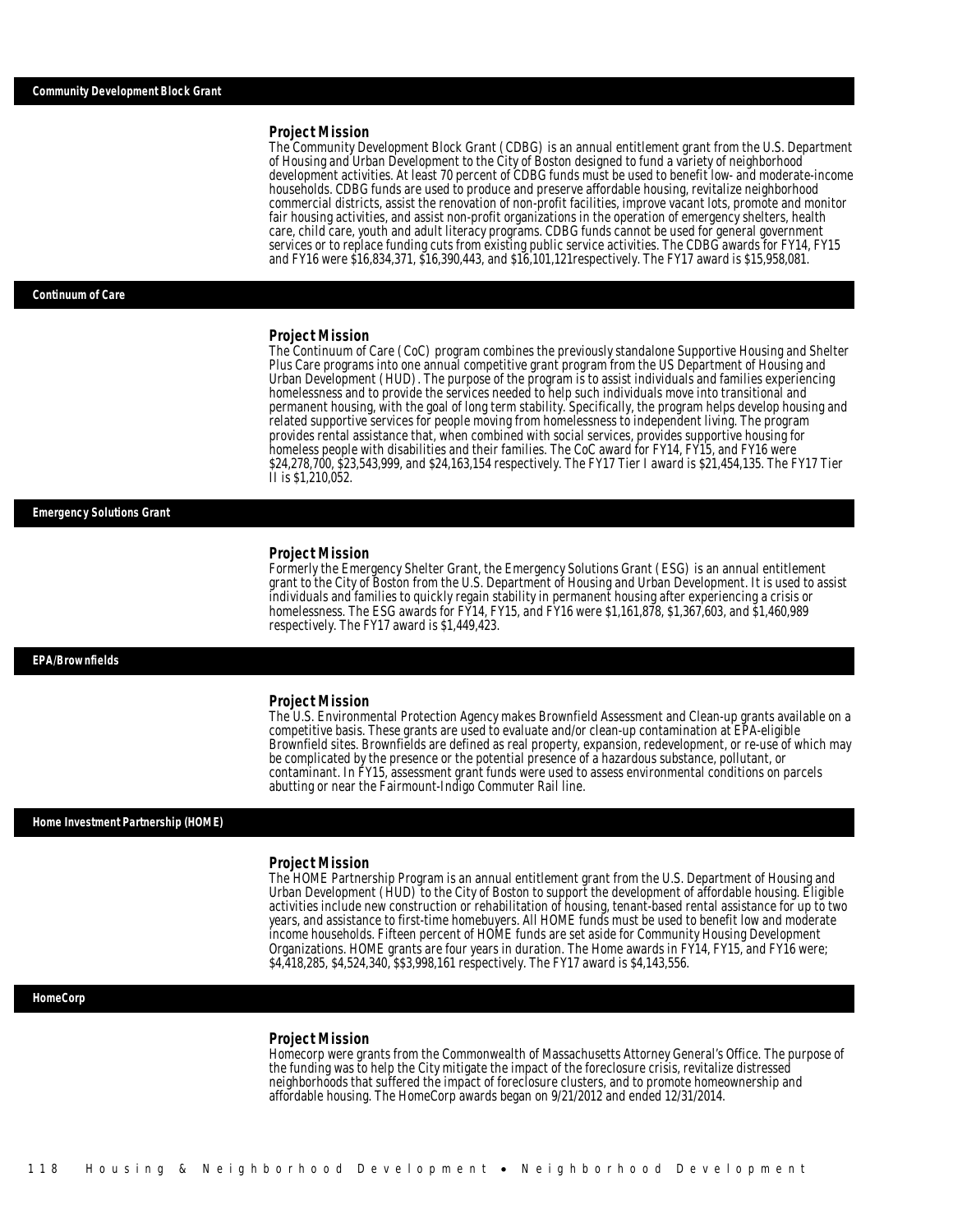#### *Project Mission*

The Housing Opportunities for People with AIDS (HOPWA) Program is a three year grant awarded annually from the U.S. Department of Housing and Urban Development to the City of Boston. The program is designed to provide affordable, appropriate housing for people with AIDS (PWAs) in the metropolitan Boston area. Eligible activities include housing, counseling, housing development, rental assistance, technical assistance, homelessness prevention, operating costs including support services, and housing-related costs. DND will be directing these funds to three primary activities: metropolitan-area housing counseling to help PWAs find/retain affordable housing, technical assistance to developers of housing for PWAs, and emergency assistance payments to help PWAs retain their existing housing. The HOPWA awards in FY14, FY15, and FY16 were; \$2,087,647, \$2,245,485, and \$2,715,215 respectively. The FY17 award is \$2,005,609.

*Inclusionary Development Fund* 

#### *Project Mission*

The Inclusionary Development (IDP) fund is managed jointly by the Boston Redevelopment Authority and the Department of Neighborhood Development. The fund is capitalized through fees paid by private developers in lieu of building onsite inclusionary affordable housing. In FY17, IDP will be used to fund the department's affordable housing production pipeline.

### *Lead Paint Abatement*

#### *Project Mission*

The Lead Paint Abatement grant is a competitive 36-month grant from the U.S. Department of Housing and Urban Development's Office of Healthy Homes and Lead Hazard Control to the City of Boston. The purpose of the grant is to reduce the exposure of young children to lead-based paint hazards in their homes through intensive services consisting of counseling, outreach and abatement in the high-risk target areas of Dorchester, Roxbury and Mattapan and to provide financing services citywide. Activities include abatement, inspections, risk assessments, and temporary relocations. The grant awarded in FY14 totaling \$2,500,000 started on 8/1/2013 and ends 10/31/2016. The grant awarded in FY16 totaling \$3,231,610 started on 11/2/15 and ends on 11/1/18.

*MassWorks* 

#### *Project Mission*

This funding, received through the Commonwealth of Massachusetts Executive Office of Housing and Economic Development's MassWorks program, was used in collaboration with Dorchester Bay Economic Development Corporation to rehabilitate a long-vacant 36,000 square foot former meat processing facility into a food production business center. The project will maximize business and job opportunities for residents of Dorchester, Roxbury and Mattapan. The total award was \$1,500,000.

*Neighborhood Development Fund* 

#### *Project Mission*

The Neighborhood Development Fund receives revenue from the repayment of Urban Development Action Grant (UDAG) loans to the City. Funds can be used for eligible HUD Title I activities which are somewhat less restrictive than CDBG regulations.

*Neighborhood Stabilization Program (Federal Funds)* 

#### *Project Mission*

Neighborhood Stabilization Program (NSP) was a non-competitive grant awarded to eligible cities from the US Department of Housing and Urban Development. Funds were used to establish financial mechanisms for purchase and redevelopment of foreclosed homes and residential properties. Such mechanisms included soft-seconds, loan loss reserves, and shared-equity loans for low and moderate income homebuyers; purchase and rehabilitation of homes and residential properties that were abandoned or foreclosed upon in order to sell, rent, or redevelop such homes as properties; establish land banks for homes that were foreclosed upon; demolish blighted structures; and redevelop demolished or vacant properties. NSP funds were to be committed within 18 months of the grant start date and all funds had to be spent within three years. The grant totaled \$4,230,191.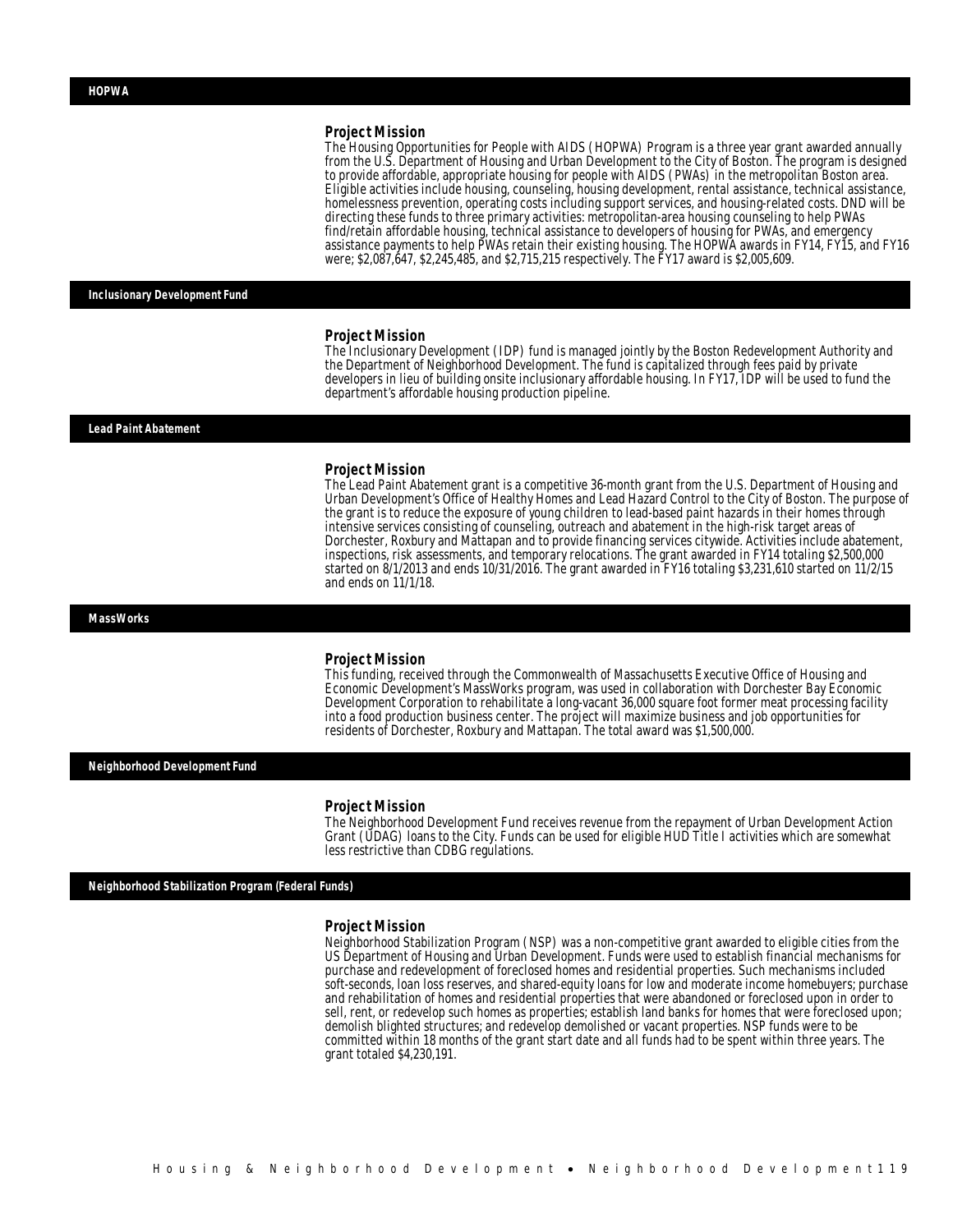#### *Project Mission*

Neighborhood Stabilization Program grants were made available to Boston and several other direct grant communities on a non-competitive basis from the Massachusetts Department of Housing and Community Development. The Commonwealth of Massachusetts agreed to match Boston's HUD NSP funds \$1-\$1 and NSP admin funds \$0.50-\$1. Funds were used to establish financial mechanisms for purchase and redevelopment of foreclosed homes and residential properties. Such mechanisms included soft-seconds, loan loss reserves, and shared-equity loans for low and moderate income homebuyers; purchase and rehabilitation of homes and residential properties that were abandoned or foreclosed upon in order to sell, rent, or redevelop such homes as properties; establish land banks for homes that were foreclosed upon; demolish blighted structures; and redevelop demolished or vacant properties. The first NSP State grant totaled \$4,020,500. A second NSP State grant totaled \$999,999.

### *Regional Foreclosure Education Grant (COM)*

#### *Project Mission*

The Regional Foreclosure Education grant from the Commonwealth of Massachusetts supported the expansion of foreclosure counseling providers under contract with the City of Boston. These providers served geographic areas of Boston with high rates of default and foreclosures targeting occupants of 1-4 unit properties.

#### *Regional Network Innovations to End Homelessness*

#### *Project Mission*

The Regional Network Innovations to End Homelessness grants were made available to the Boston Regional Network from the Massachusetts Interagency Council on Housing and Homelessness through the Department of Housing and Community Development on a competitive basis. Grant funds were used for implementing innovative strategies that inform new and emerging statewide housing approaches to ending homelessness. The grant totaled \$1,746,898.

#### *Section 108 Loan Guarantee Programs/Section 108 Unrestricted*

#### *Project Mission*

Section 108 funds are available to eligible cities from the U.S. Department of Housing and Urban Development (HUD) on an application basis. Section 108 funds are secured by the City through a pledge of its current and future CDBG grant awards. These funds are used for economic development projects. The Boston Invests in Growth Loan Fund is a \$40 million HUD Section 108 funded loan pool designed to jumpstart well-financed construction projects, create jobs, and strengthen Boston's economy. This program is designed for large commercial projects in Boston that have both permanent financing and equity in place. Boston Invests will finance the gap that remains between the financing and equity and the total project cost, known as mezzanine financing. In addition, up to 10% of the loan pool will be set aside for smaller neighborhood based projects of at least 5,000 square feet, the underwriting criteria for which will be the same as for the larger loans but the interest rate charged as well as the additional interest paid at the end will be lower. Additionally, \$2.5 million HUD Section 108 funded loan pool will be used for energy efficiency and to promote job creation. The Section 108 Spread Unrestricted Fund is income earned as a result of the interest spread between Section 108 loan repayments owed to DND by its borrowers and Section 108 repayments DND owes to HUD.

### *Triple Decker Initiative*

#### *Project Mission*

The Triple-Decker Initiative was supported by funds from the Boston Redevelopment Authority. The program funds Neighborhood Development's 3D HELP program which supports the renovation and energy retrofitting of owner-occupied triple-deckers. The Triple Decker awards from the BRA totaled \$900,000 between FY13 and FY15.

#### *Urban Agenda Grant*

#### *Project Mission*

The Urban Agenda Housing Program, a state grant, seeks to increase the supply of multi-family housing across the Commonwealth of Massachusetts for a range of incomes. Funds will be used to advance the redevelopment of the Indigo Block, an under-utilized city-owned parcel in Uphams Corner. The grant supports the schematic design and development of design documents central to the development process and the Phase I Environmental Review.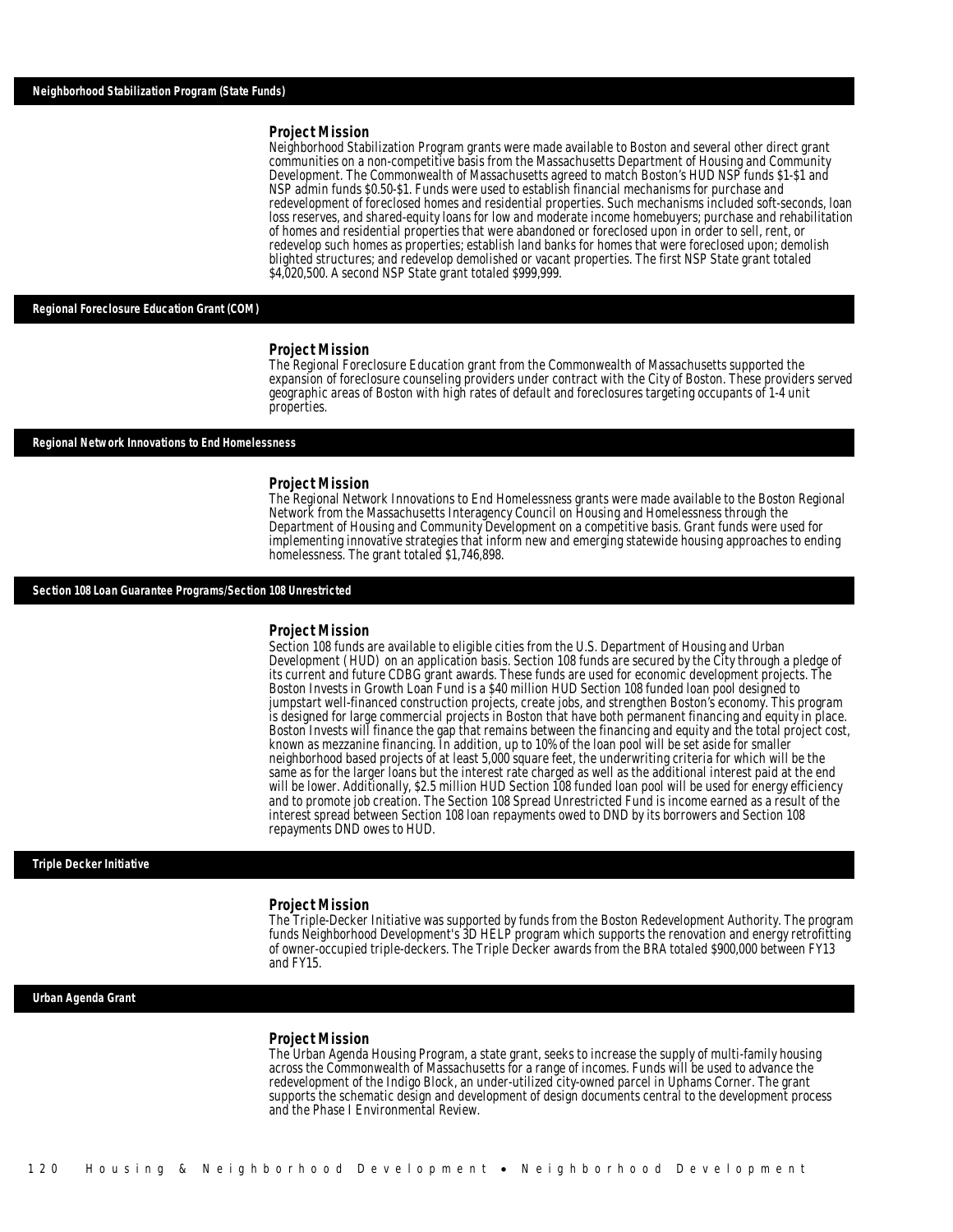# Neighborhood Development Capital Budget

## *Overview*

Capital investment will support efforts to repair and rebuild public facilities, revitalize neighborhood business districts, and improve public spaces operated by the Department of Neighborhood Development.

## *FY17 Major Initiatives*

• Work at the Strand Theatre will continue, with construction beginning on access improvements throughout the building.

| <b>Capital Budget Expenditures</b> | Total Actual '14 | Total Actual '15 | <b>Estimated '16</b> | Total Projected '17 |
|------------------------------------|------------------|------------------|----------------------|---------------------|
| Total Department                   | 1,394,053        | 854.701          | .083.000             | ,855,038            |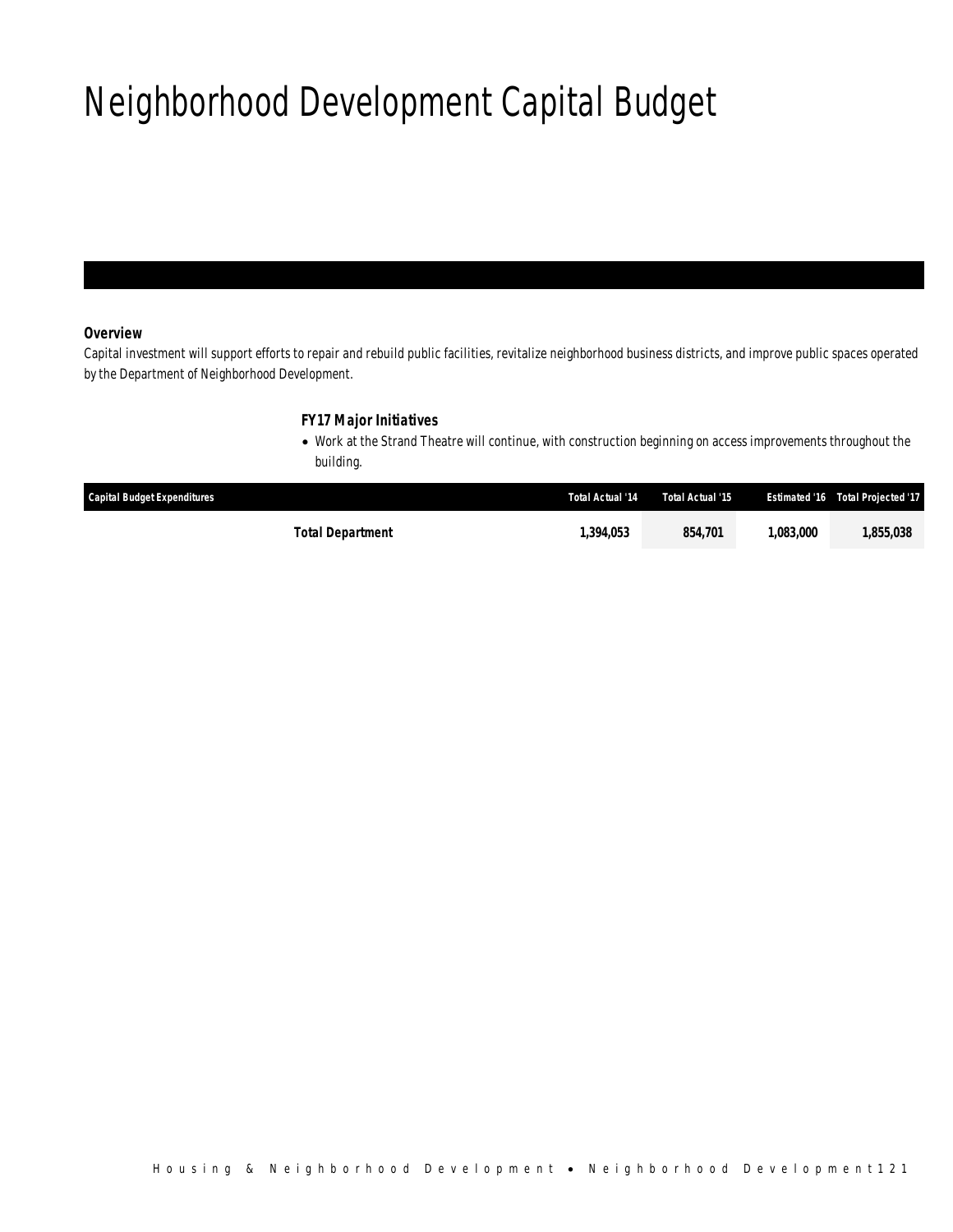# Neighborhood Development Project Profiles

## *PROPERTY DEMOLITION*

## *Project Mission*

Demolish three priority buildings in DND's portfolio including 65 East Cottage Street, 71-79 Intervale Street and 174 West Second Street.

*Managing Department,* Neighborhood Development *Status,* In Construction

*Location,* Various neighborhoods *Operating Impact,* No

| <b>Authorizations</b>                    |           |             |                  |                |           |
|------------------------------------------|-----------|-------------|------------------|----------------|-----------|
|                                          |           |             |                  | Non Capital    |           |
| Source                                   | Existing  | <b>FY17</b> | <b>Future</b>    | Fund           | Total     |
| City Capital                             | O         | 0           | $\Omega$         | 0              | $\Omega$  |
| Grants/Other                             | 1,750,000 | 0           |                  | $\overline{0}$ | 1,750,000 |
| Total                                    | 1,750,000 | 0           | $\mathbf{0}$     | 0              | 1,750,000 |
| <b>Expenditures (Actual and Planned)</b> |           |             |                  |                |           |
|                                          | Thru      |             |                  |                |           |
| Source                                   | 6/30/15   | <b>FY16</b> | FY <sub>17</sub> | FY18-21        | Total     |
| City Capital                             | 0         | 0           | 0                |                | 0         |
| Grants/Other                             | 818,471   | 0           | 931.529          | $\theta$       | 1,750,000 |
| Total                                    | 818,471   | 0           | 931,529          | 0              | 1.750.000 |

## *STRAND THEATRE UPGRADES*

### *Project Mission*

Improve accessibility throughout the theatre, including the installation of an elevator; fire protection improvements. *Managing Department,* Public Facilities Department *Status,* In Design*Location,* Dorchester *Operating Impact,* Yes

| <b>Authorizations</b>                    |           |             |                  |             |           |
|------------------------------------------|-----------|-------------|------------------|-------------|-----------|
|                                          |           |             |                  | Non Capital |           |
| Source                                   | Existing  | <b>FY17</b> | <b>Future</b>    | Fund        | Total     |
| City Capital                             | 3.390.000 | 0           | 0                | $\Omega$    | 3,390,000 |
| Grants/Other                             |           | 0           | $\left( \right)$ |             | $\Omega$  |
| Total                                    | 3,390,000 | $\theta$    | $\mathbf 0$      | 0           | 3,390,000 |
| <b>Expenditures (Actual and Planned)</b> |           |             |                  |             |           |
|                                          | Thru      |             |                  |             |           |
| Source                                   | 6/30/15   | <b>FY16</b> | <b>FY17</b>      | FY18-21     | Total     |
| City Capital                             | 0         | 119.551     | 623.509          | 2,646,940   | 3.390.000 |
| Grants/Other                             | 0         |             |                  |             | $\Omega$  |
| Total                                    | 0         | 119.551     | 623.509          | 2.646.940   | 3,390,000 |